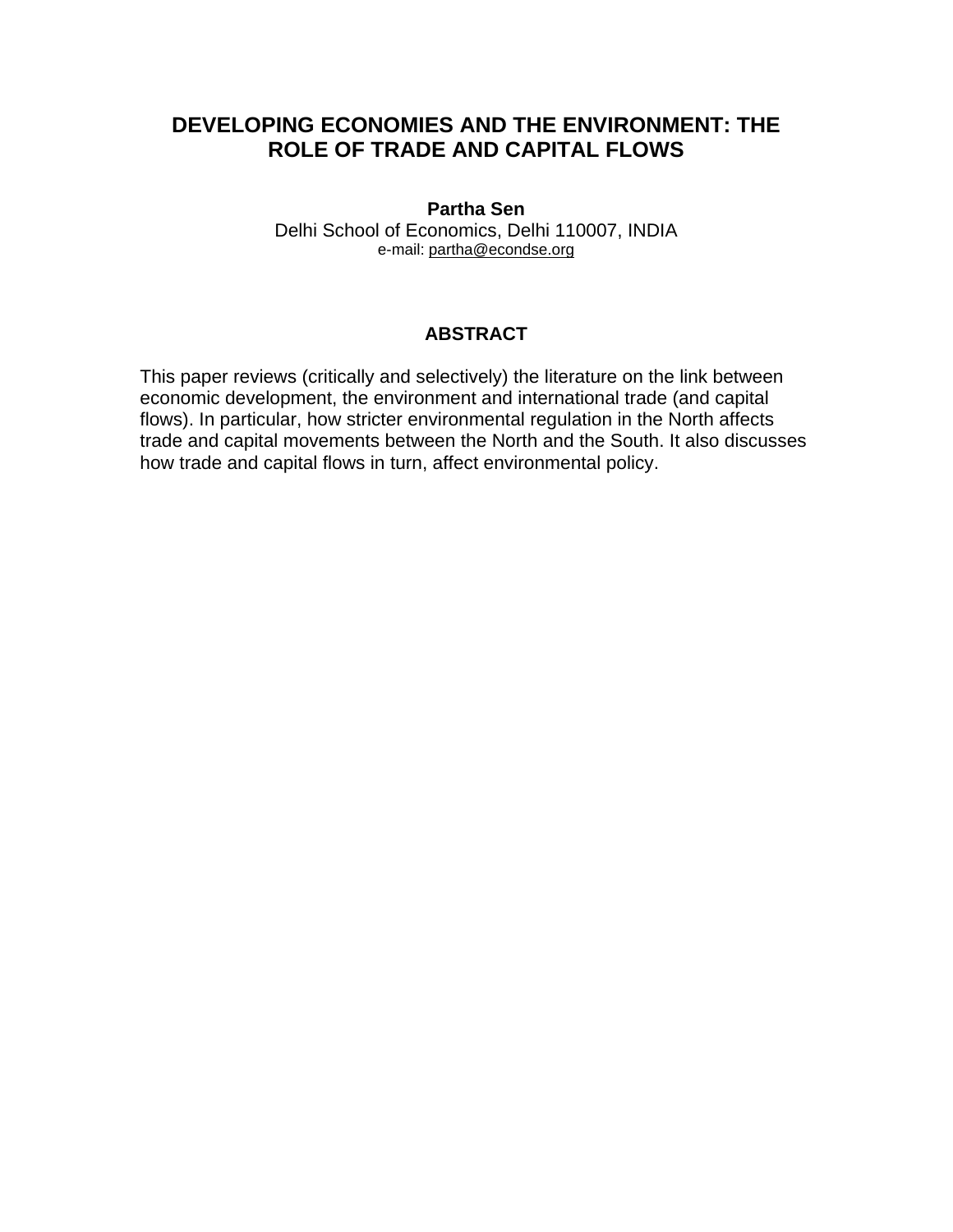#### **INTRODUCTION**

1

About half a century has elapsed since the process of decolonization gathered steam. Since then the newly independent developing countries have been looking for ways that would enable them to close the yawning gap in their standard of living with those of the developed countries. At that time, economists (nearly unanimously) felt that these countries needed to save more and accumulate capital to close this gap. There were those who believed that industrialization should be an inward-looking process, while others favoured integration with the world economy. In the early stages of the debate, with an emphasis on growth models, environmental issues were totally disregarded- indeed as late as 1991 a very influential survey on development economics and public policy is resoundingly silent on the topic of environmental degradation.<sup>[1](#page-1-0)</sup> Only in the last decade or so there is a grudging acknowledgement that environmental considerations need to be addressed when discussing growth issues.

Where such environmental considerations are entertained, output is assumed to be produced using the available technology and factors like labour, reproducible factors (like capital) and natural resources. Production thus uses renewable and non-renewable natural resources. The former e.g., flora and fauna, grow through natural reproduction. The latter e.g., fossil fuels and metal deposits, do not. Production and/or consumption uses up natural resources, while at the same time changing the characteristics of other life-sustaining elements like air, water etc. The environmental input consists of the damage to these through pollution and the degradation of the renewable resource stock, e.g., land, the habitat of wild-life etc. As should be obvious from this outline, an analysis of these issues would involve many disciplines beside economics, e.g., ecology, geology etc.

<span id="page-1-0"></span><sup>&</sup>lt;sup>1</sup> See Stern (1991a). Also see the companion piece on economic growth (Stern (1991b)) where, again, there is no discussion of the environment.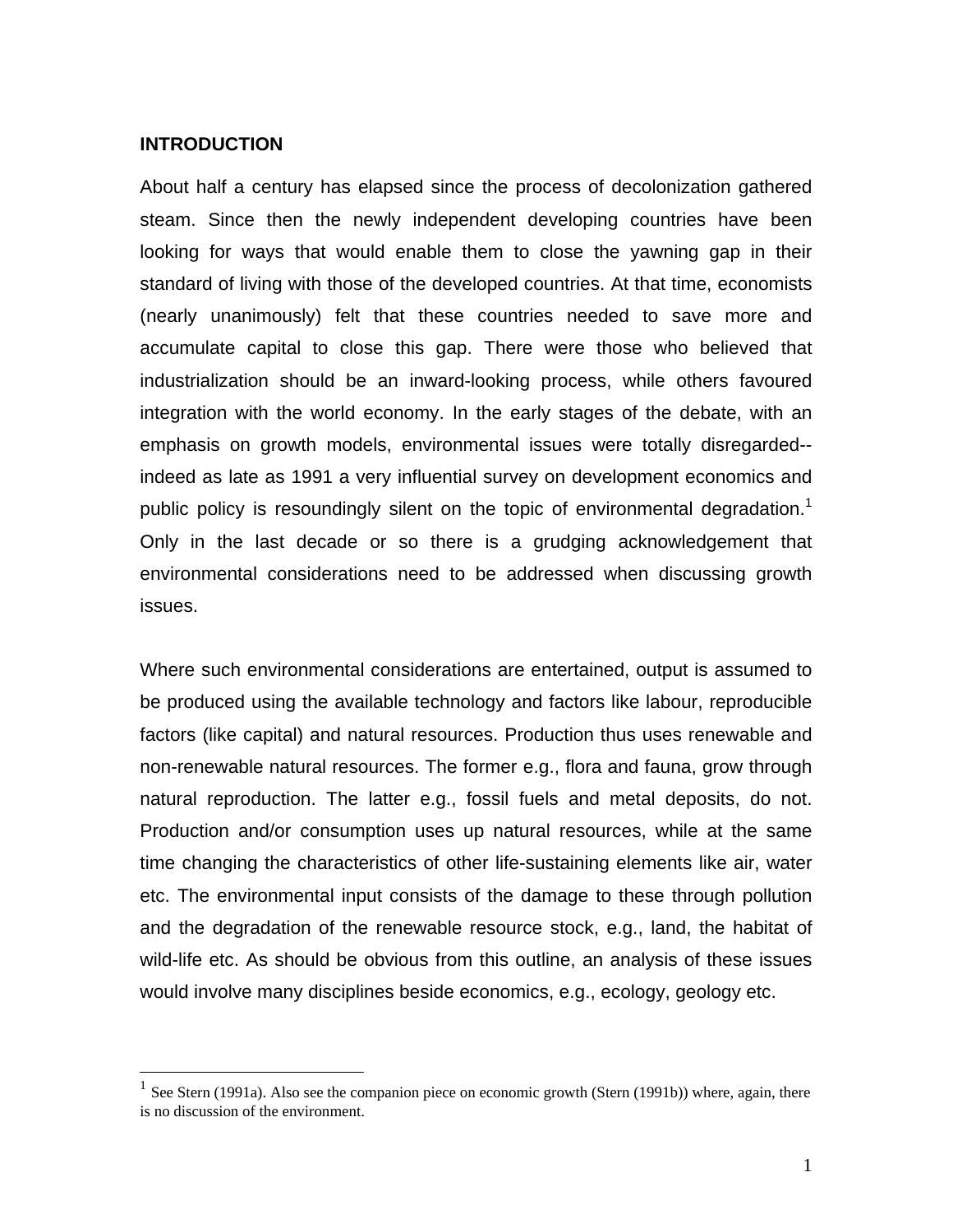Economists do occasionally stray into the territory of these other disciplines (and not always to conduct multi-disciplinary analysis!). This happened following the first big oil price shock in the mid-1970s when there was an animated discussion on the substitution possibilities between natural resources (especially exhaustible resources) and other inputs and whether the growth process itself was without limit A major strand in this debate revolved around the question as to whether changes in technology can substitute for natural resource inputs especially non-renewable ones<sup>[2](#page-2-0)</sup>. While we do not know what the future holds, in the recent past it is actually the case that energy use has grown much slower than output growth—e.g., between 1960 and 2000, energy use in the US, the EU and Japan grew at annual rates of 1.4, 0.4 and 0.2 respectively. $3$ 

The notion of "sustainable development" or "intergenerational equity" tries to come to grips with the dilemma posed as to how to raise current living standards while, at the same time, ensuring that the environmental consequences are "not too" damaging i.e., it should not affect adversely the availability of the natural capital that is left for the future generations. $4$  For this we need make operational the concept of a stock of environmental or natural capital, since we are interested in tracking the path of such a variable over time. Any precise operational definition of the concept of sustainability has proved elusive. The reasons are not far to seek—we need preferences to be defined over a very long (possibly infinite) horizon, a catalogue of possible new products and how technical progress, population size, etc will evolve over time. The issue of sustainability has popped up even in the context of the (mainly theoretical) endogenous growth literature with some seeing growth ultimately petering out as environmental degradation continues (e.g., Stokey (1998)) and others who see uninterrupted

 $\overline{a}$ 

<span id="page-2-0"></span><sup>2</sup> See, e.g., "The Symposium [on the Economics of Exhaustible Resources"](http://www.jstor.org.libproxy1.nus.edu.sg/browse/00346527/di990627?frame=noframe&userID=89847b4a@nus.edu.sg/01cce4403500501b8637f&dpi=3&config=jstor) in the *Review of Economic Studi*es 1974, Vol 41 pp. 1-152.

<span id="page-2-1"></span>See Smulders (2006) for a discussion of these issues.

<span id="page-2-2"></span> $4$  See John and Pecchenino (1994) for an infinite horizon economy with environment quality but agents with shorter life spans. See also Uzawa (2001) for an attempt that is very restrictive, possibly misleading.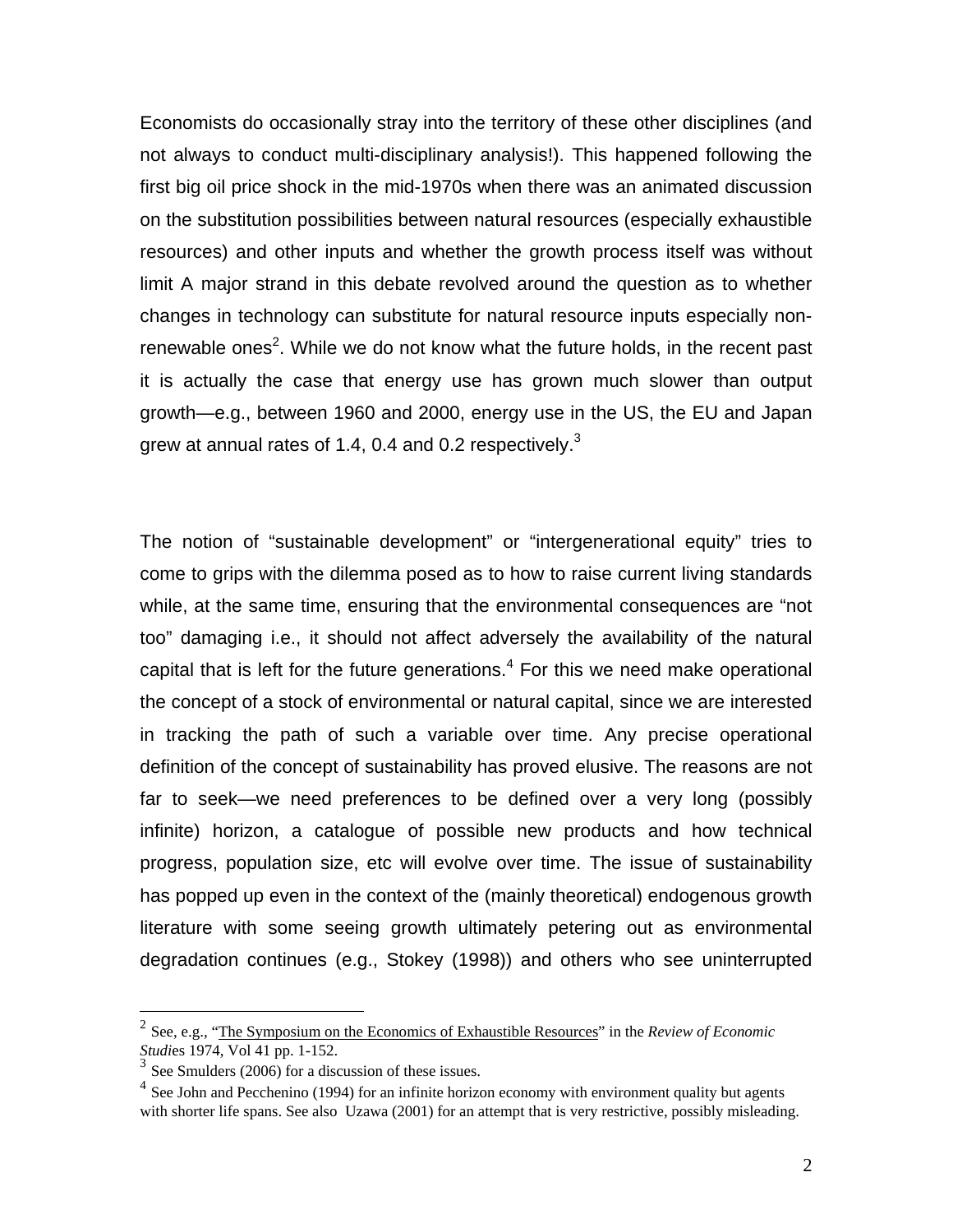growth (e.g., Hartman and O-S Kwon (2005))—the latter, of course, have to assume that pollution ultimately is reduced below the level that the earth's absorptive capacity can handle. Whatever the theoretical and empirical imponderables, one still hopes that there are flows (i.e., production and consumption of goods), which we can identify as helping or hindering the cause of sustainability. The development process of the currently rich countries—the North--was very "dirty" i.e., destructive of the world's environment. A duplication by the South of that path of industrialization is clearly not feasible—a view that is widely, but not universally, held.

This paper is concerned with the issues of development and trade and capital movements between the North and the South. In particular, how these interactions are affected by the environmental regulations in the North and how the trade and capital flows (or the threat of these) affect environmental policy. I will outline these issues in a neoclassical framework and my discussion of general issues relating to environment and international trade will be brief, since these are discussed elsewhere e.g., van Beers (2006). But before I turn to the North-South interactions, I want, by way of preliminary, to discuss one question that has played a prominent role in the growth, trade and environment debate: How does economic development affect the environment?

The relation between economic development and the environment is a complex one. As mentioned above, the richer countries (the North) have industrialized in a very dirty manner primarily because the environmental consequences of growth were not an issue at that time. Over time, their production techniques have become cleaner. A concept that has received a lot of attention recently is the so-called Environmental Kuznets Curve (EKC).<sup>[5](#page-3-0)</sup> This tries to relate the emission of various pollutants to the GNP per capita of a country. It started off as a crosssection exercise but its predictions also have time series implications.

1

<span id="page-3-0"></span><sup>&</sup>lt;sup>5</sup> See Grossman and Krueger (1995) for the original contribution, Andreoni and Levinson (2001) for a theoretical model and Dasgupta et al. (2002) for a survey.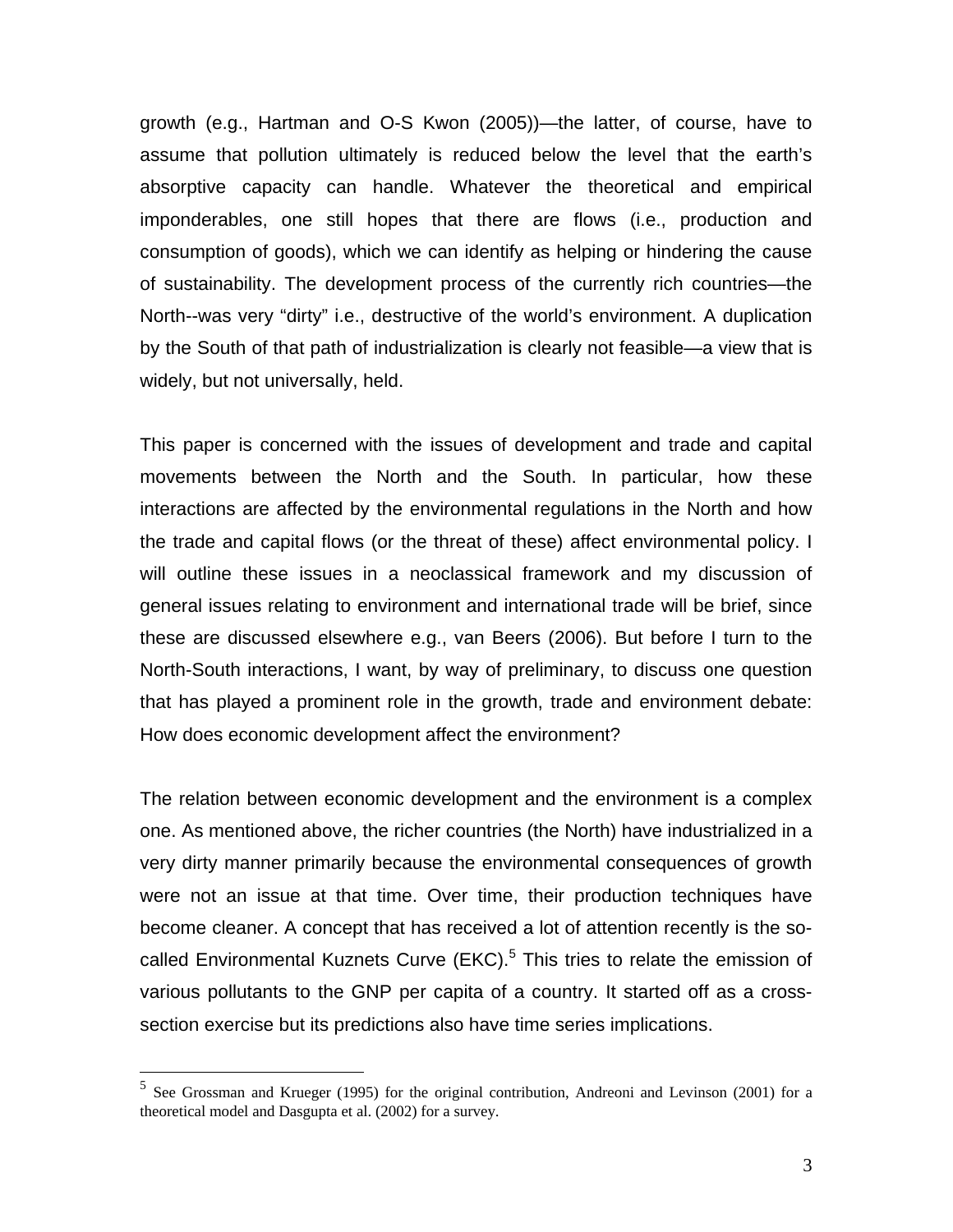The EKC is the empirical observation that a lot of pollutants have turning points with respect to income levels per capita. Examples of these are sulphur dioxide, oxides of nitrogen, water pollutants, suspended particulate matter (SPM) etc. Grossman and Kruger(1995) find SPM and SO<sub>2</sub> have a turning point at \$ 5000 per capita (1985 US \$), while Selden and Song (1994) note aggregate pollution of these come down at a much later stage of development. On the other hand, carbon emissions and solid waste do not have any turning points at all. $6$  As will be discussed below, the latter class of pollutants can pose serious challenges to the development process of the South, and possibly of the world as a whole, because it is the accumulated stock of these pollutants (as opposed to the flow in any time period) that causes concern. Without going too much into the details of the process at work, one may hazard a guess that as society becomes richer some types of pollution may be easily tackled (and policies to tackle these are put into place because firms and individuals in isolation have the incentive to correct these "externalities"). But for other pollutants the cost of clean-up may be very high (as for carbon emissions). One issue that is not addressed by the  $EKC<sup>7</sup>$ is the time frame taken to achieve the increase in GNP per capita. For instance Japan grew at an average annual rate of 8.07 between 1955 and 1973. This implies that because Japan was a latecomer to the development process it had access to cleaner technologies (compared to the early industrializers like the UK) but it was also compressing into two decades what the UK might have taken a hundred years to achieve.

#### **AN OVERVIEW OF NORTH-SOUTH ECONOMIC INTERACTIONS**

<u>.</u>

As should be evident from the discussion the introduction, even in the short run the word "environment" is too all-encompassing, especially in the context of the North–South divide. The South's major concern under the heading of

<span id="page-4-1"></span><span id="page-4-0"></span> $<sup>6</sup>$  For instance, per capita consumption of polythene rose from 2 kilograms annually to 4.5 kilograms</sup> between 1980 and 2005 and shows no signs of tapering off,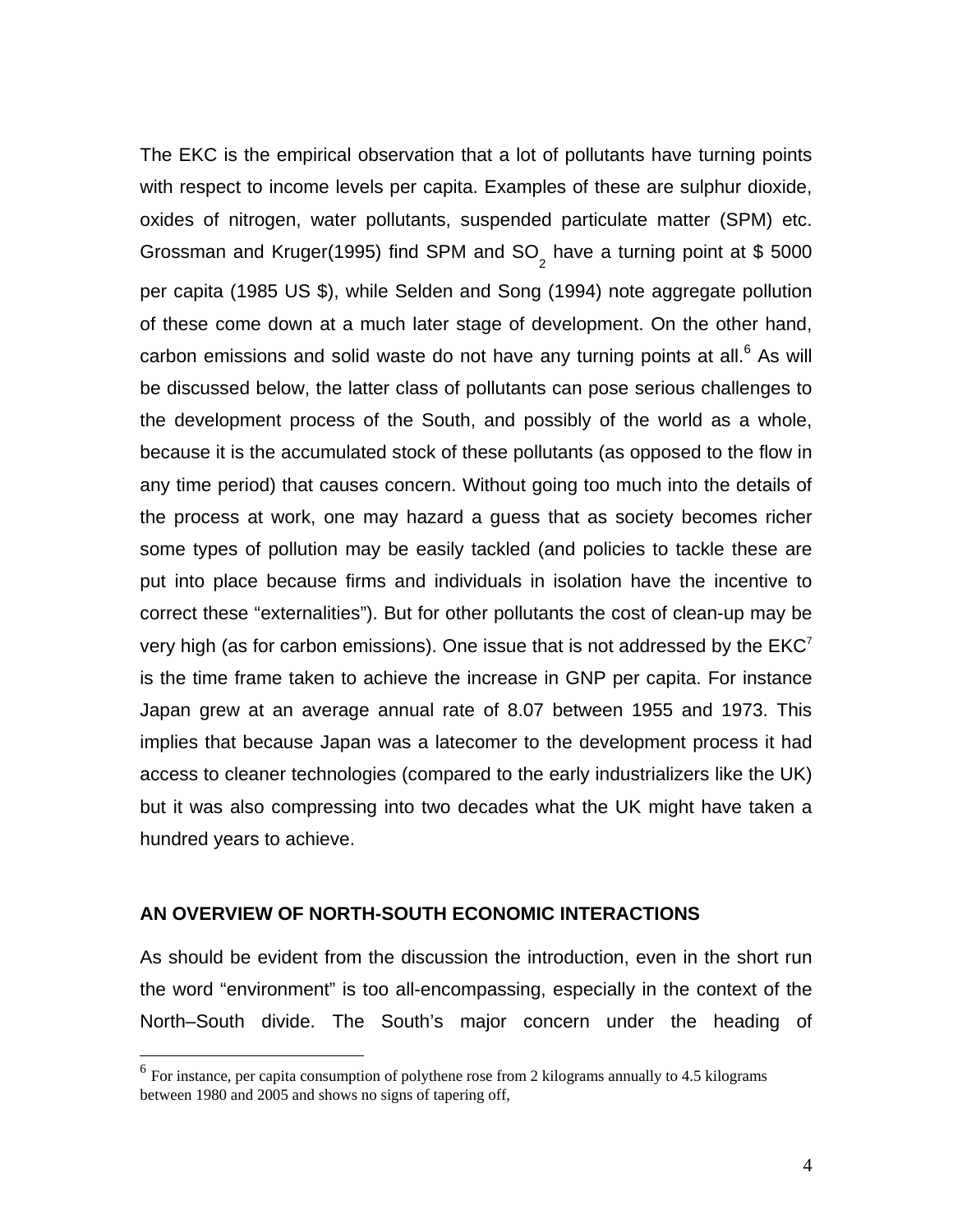environment is a requirement for population control, access to clean water, land which is not degraded, etc. Northern concerns are primarily with pollution—how the South's production activity affects the pollution content of their exports--and the level of harmful atmospheric gases and the effects on sinks for those gases, such as tropical forests. The interface between international trade theory and environmental economics also focuses its attention primarily on these issues.

Any discussion of North-South trade in an environmental context presumes that the South is better endowed with the environmental "input". It is also undoubtedly true that much of the world's bio-diversity is located in the South, as is the stock of mineral deposits. But it is not true in all cases--the number of kilograms of effluents per US dollar of output vary enormously across countries and there are effluents e.g., for which Indonesian production is cleaner than the US. When disaggregated by sectors the picture becomes even more hazy. For example, for air toxicity US textile production is much dirtier than that of Mexico---this is true even for plastics.

Let us, however, follow the standard presumption and assume that the South is better endowed in "the" environmental input. It should therefore export goods that use the environment intensively. While the empirical evidence in favour of this is far from clear-cut, concerns have been raised (mainly in the North) that the South is deliberately exploiting its environmental resources to gain an unfair advantage in trade. There are also fears that the South's actions are not "sustainable".

Northern (labour and environmental) lobbies fear that as environmental standards are raised in the North, mobile factors of production will move to the South where the environmental standards are lax, and they want similar environmental standards to be adopted in the South. The evidence on foreign investment by multinationals does not support this hypothesis of lax environmental standards as a major determinant of these flows. The South views

 $<sup>7</sup>$  It was, as mentioned above, initially a cross-sectional exercise.</sup>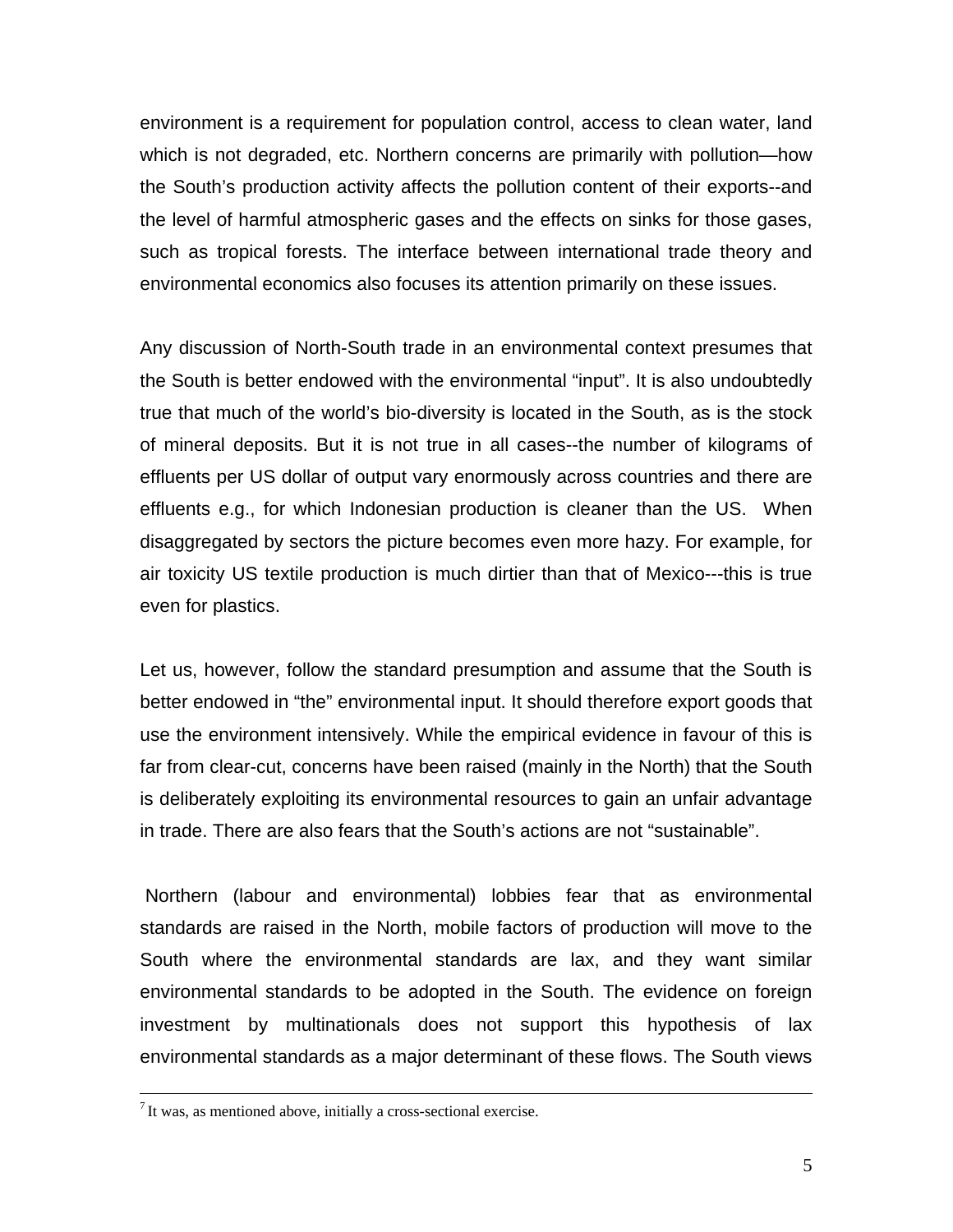this, quite justifiably, as unwarranted protectionism—a form of non-tariff barriers.

In matters of trade and capital flows, the North has the commanding heights of the world economy. A rough estimate indicates that the top 20 per cent of the world's population gets about 80 per cent of the world GDP. Most relative prices in the international economy are determined in the North because of its share in total world wealth and its organized markets (there are exceptions though—oil prices being a good example of this). The South takes world prices and the North's environmental policy stance as given. This implies that the South has to share the environmental agenda of the North.

Broadly speaking, the post-war free trade system ushered in by GATT has benefited the South. Poor countries have used trade as an "engine" of growth. This is however not true for all the developing countries. For instance, contrary to intuition, in cross-country regressions on growth, natural resource endowments usually show up with a negative coefficient. Some of the natural resource rich economies have faced a secular terms of trade deterioration. Leaving these countries aside, over time, as parts of the South have industrialized, the developed countries have introduced other items in the GATT / WTO agenda e.g., trade in services, intellectual property rights etc. This signifies a move, implicitly, to cede manufacturing to the South. The South has misgivings about some of these new items but it is true that these are new issues that were not around when the original GATT agenda was formulated. In the Northern protectionist lobbies in the past low wages in the South was seen to be the main cause of the loss of industrial jobs in the North. Now with successive tightening of environmental standards in the North, low environmental standards in the South are also seen as causes for unemployment in the North—presumably even allowing for the increased activity due to cleaning up still involves a decline in employment in the North. Hence the call for "fair" (as opposed to "free") trade and objections to the South's (low) environmental (and labour) standards.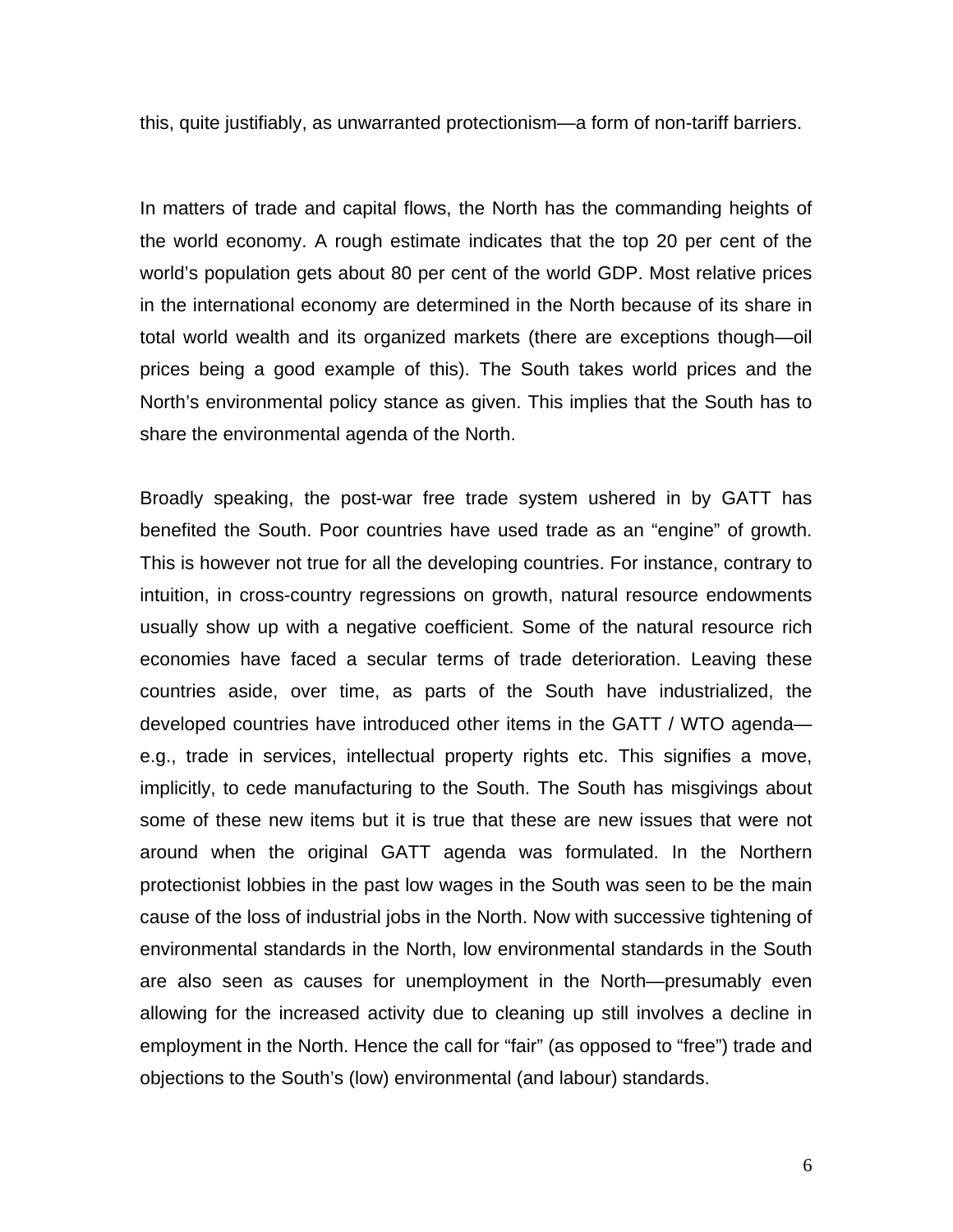The South has also benefited from FDI as the new machines create employment while embodying the latest technology. Historically, since colonial times FDI has been undertaken by the North in the South. But in earlier periods, these went into mining and other extractive sectors and hence were not a cause for concern among the organized labour in the North. But since decolonization, and especially since the rise of the newly industrialized countries in Asia, manufacturing activity has started to move in a big way to the South. There is a fear that environmental concerns in the North will raise costs of production there causing a shift in comparative advantage to the South where standards are more lax. And for certain activities it would be profitable to shut shop in the North and relocate to the South—the "pollution haven". In addition, if FDI moves to locations with lower environmental standards, there could be a competitive lowering of standards in the countries of the South. If the North lowers its environmental standards in response to this, we have the so-called "race to the bottom". Thus in this view trade exports jobs and investment abroad only makes this more irreversible. There are those who are opposed to this view and point out that multinational corporations provide the latest technology and work practices in their plants located in the South. The evidence, reviewed briefly in the next section, on this issue suggests that in the past multinationals' environmental standards in the plants in the South were considerably lower than in the North. It is possible that in more recent times there is a tightening of standards as environmental practices of multinationals are subject to greater scrutiny in the North.

For about two centuries economists have used use the concept of comparative advantage to explain the pattern of production and trade in the world. In a simplified two-country two-commodity framework this simply boils down to asking: which is the commodity that the country produces at lowest cost (in relative terms). This, however, does not guarantee that the good will be exported. For this we require not only that preferences be identical but also homothetic

7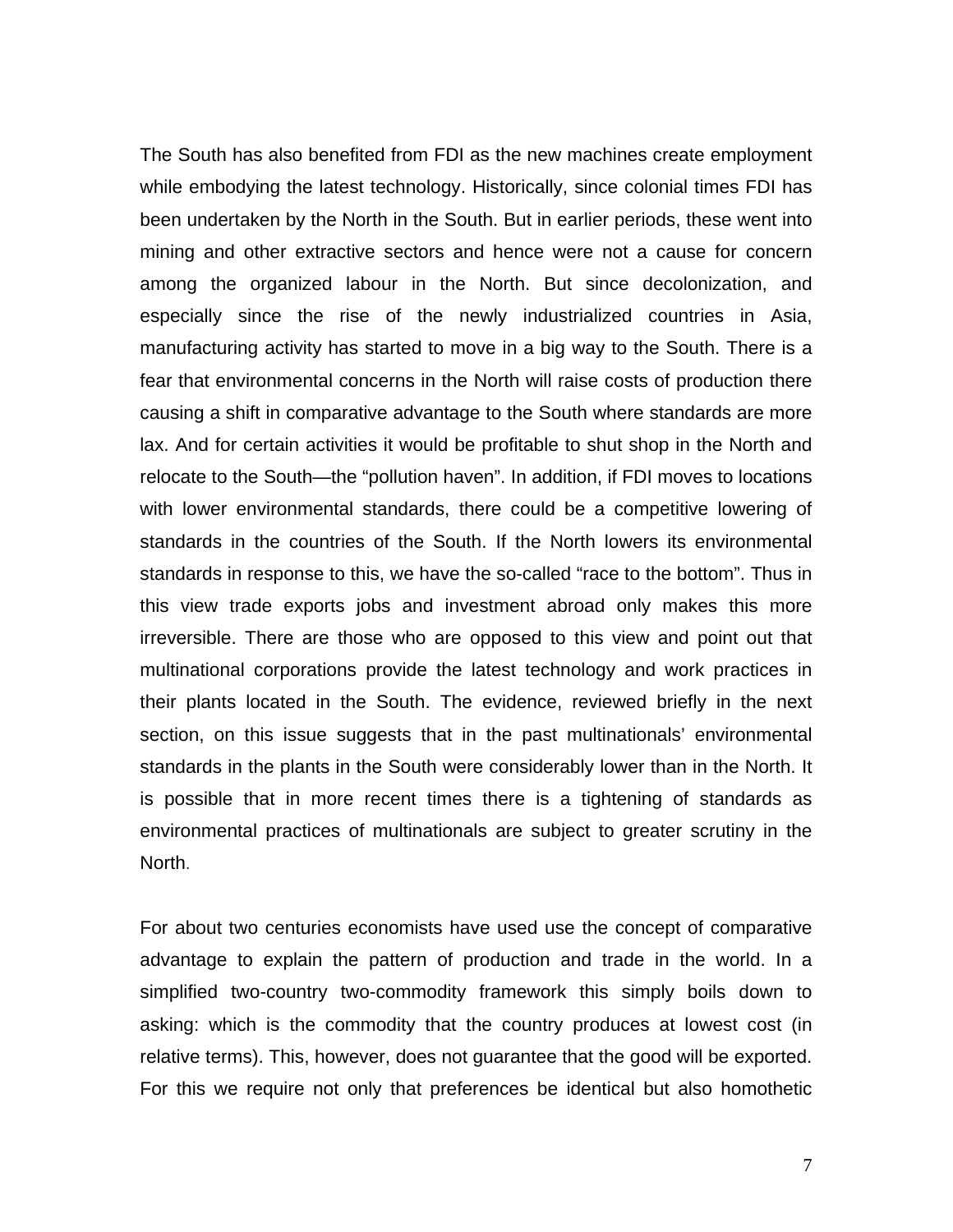(i.e., when faced with the same (relative) prices, all individuals consume all the goods in the same proportion—this rules out the case where the wealthy are more environment-conscious). Without identical homothetic preferences, tastes, by themselves, could constitute the explanation of trade.<sup>[8](#page-8-0)</sup> As is well-known, there are two major theories of international trade viz. the Ricardian theory and the Heckscher-Ohlin theory. The former emphasizes differences in technologies to explain comparative advantage while the latter relies on relative factor abundance. In the last thirty years a third explanation—the "new" theory—has emerged. It relies on market structure and increasing returns to explain the pattern of trade.

We saw above that in the environmental economics literature, "the" environment is treated as a factor of production. This begs the question of how do we construct an aggregate for the environment. It is a shortcut for a more longwinded statement viz. that production pollutes, and hence pollution is an output jointly produced with the final good and a reduction of pollution (for a given level of output)-- abatement-- is costly. But what is the "true" price of this input? It is whatever the society thinks it is worth. But that, in turn, depends on preferences. For instance, a society, which values the environment more, would be willing to sacrifice more of other goods for this. Clearly taste differences are very important here. Also, presumably the pollution input is variable, so its endowment is endogenous and changes over time—see the discussion on sustainability in the Introduction.

Thus, poorer countries may tend to put a lower value on a clean environment and hence are considered to have a large endowment of pollution intensive goods. For example, Japan has a very large forest cover but imports logs from South East Asia. Similarly a poor country would probably deplete (even exhaust) its

 $\overline{a}$ 

<span id="page-8-0"></span><sup>&</sup>lt;sup>8</sup> In equilibrium, of course, we just need that preferences are not strong enough to offset the production advantage. Thus identical homothetic tastes seem overly restrictive. But starting of from a decentralized set-up (i.e., where households and firms plan separately), identical homothetic preferences will always ensure that preferences do not constitute the cause of trade.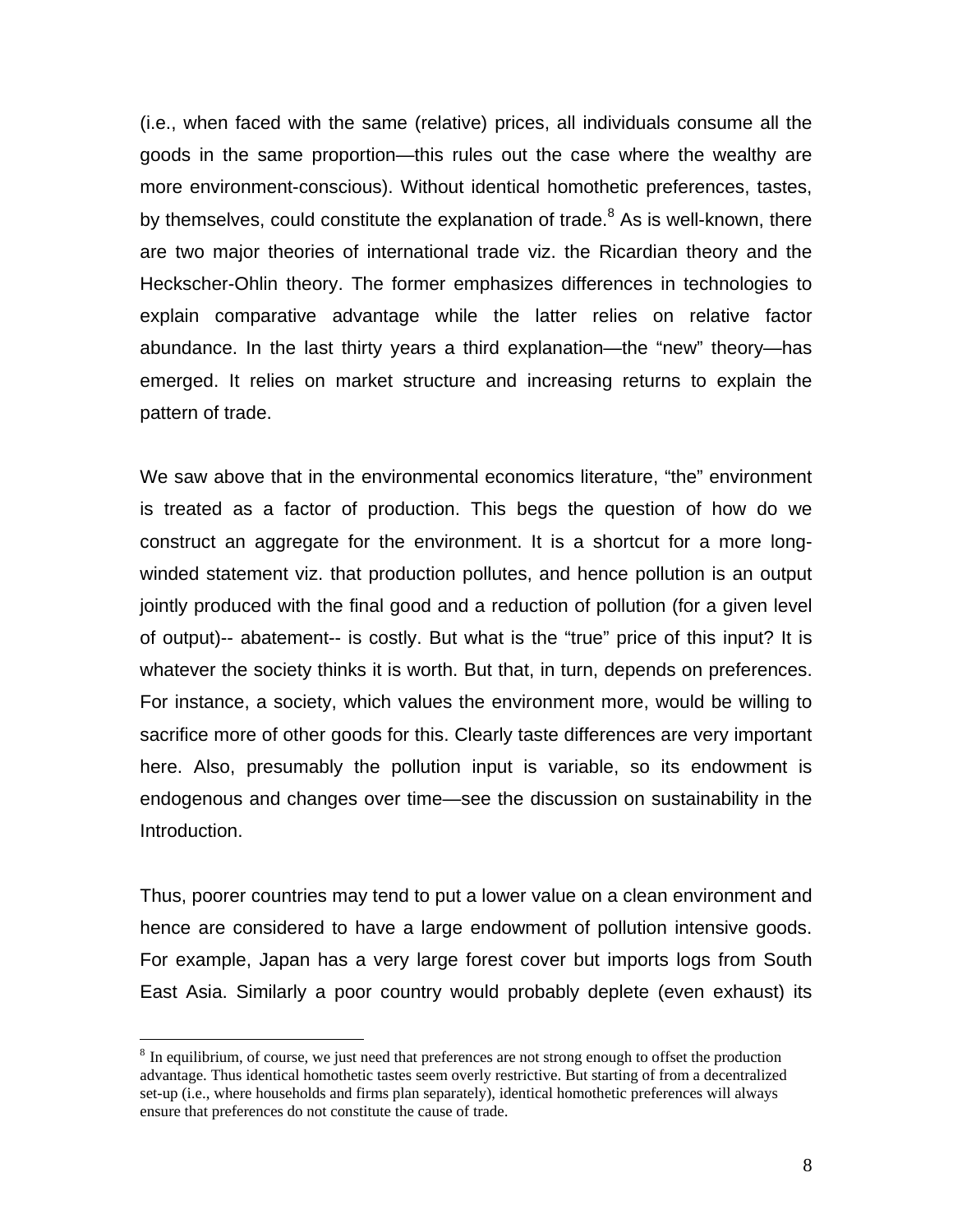natural resource base at a rate higher than if it were richer. It is this kind reasoning that led the then Vice President of the World Bank, Larry Summers to suggest that industrial waste should be shipped from the North to the South—the South does not have a technological or ecological superiority when it comes to absorbing waste but today is poorer relative to the North.

#### **POLICY ISSUES IN NORTH-SOUTH TRADE AND INVESTMENT**

#### **Preferences, Environment and Trade Policy**

 $\overline{a}$ 

Four (possibly five) channels that link international trade and the environment are identified in the literature—two of them familiar from the standard trade theories. First, in line with the international trade theory, depending on a country's comparative advantage there is a composition effect—who will produce what and how much? In a closed economy all the demand has to be met by domestic production—trade allows a country to specialize. Second, trade may impose restrictions on the technique of production—in the simple Heckscher-Ohlin model with trade and incomplete specialization in production, the techniques are identical across countries. Third, international trade raises world incomes, which, in turn, changes the scale of production. What are the consequences of this change in scale on the environment? Especially if environmental taxes were not at their "Pigovian" level (i.e., equating the tax with the marginal damage pollution causes to society) to start off with. And finally, as trade raises incomes, people have a higher willingness to pay for a clean environment. A possible fifth channel is something not present in competitive models—as trade raises incomes, a larger market enables cleaner and more expensive technologies (with higher fixed costs) to be introduced. <sup>[9](#page-9-0)</sup>

In a series of papers, Copeland and Taylor (1994), (1995) have analyzed the interaction between trade and the environment assuming that governments

<span id="page-9-0"></span><sup>&</sup>lt;sup>9</sup> In Ghosh and Sen (2006) this idea is pursued and they show that in the short run, following a liberalization of trade with given technologies, pollution rises. As incomes rise better technology can be put installed—this accords well with the historical experience of Japan and Korea.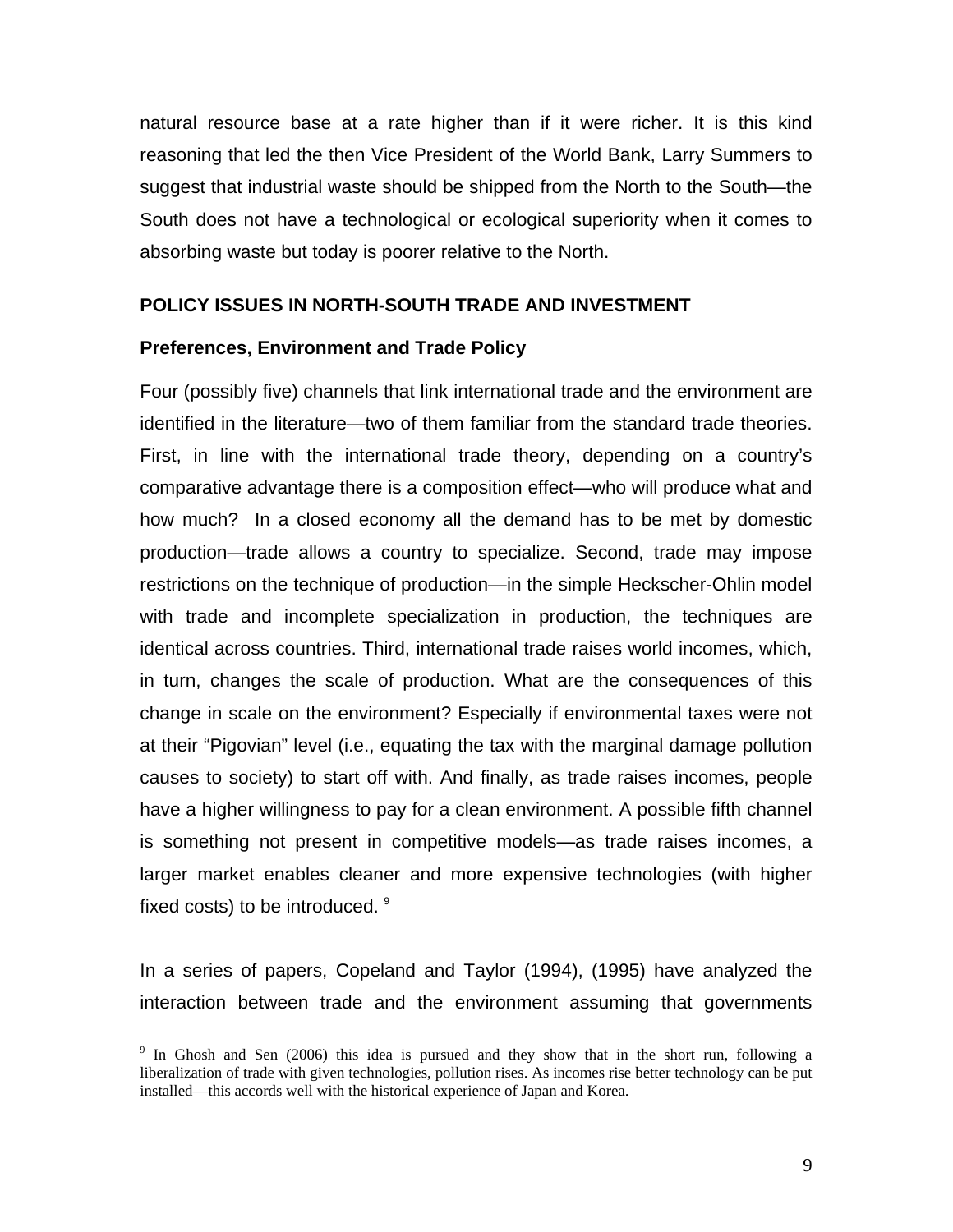always set taxes at the Pigovian levels.<sup>10</sup> These papers look at differences in pollution standards with policy evolving endogenously with incomes. Countries are assumed to have identical factor endowments. In the first of these papers they look at a model of the world economy where pollution is local and the North sets a higher environmental standard. This has a composition effect, causing the polluting industry to contract in the North and expand in the South. As incomes rise in the South, the willingness to pay for a cleaner environment also rises--this means income effects, discussed in the previous section, are important--but the usually the composition effect dominates and the South ends up with a higher level of pollution, while in the North pollution declines.

In Copeland and Taylor (1995), on the other hand, all pollution is global, and increased trade relocates production from the North to the South, leaving world pollution unaffected—the South gains and the North loses from free trade due to the existence of a "pollution haven". Moreover if a free trade agreement were to freeze pollution at the autarky levels, then the North gains and the South loses. This possibly explains why the North (or lobbies within it) wants to link the environment to trade and the South opposes such a move.

Given that trade policy has effects on the scale, technique and composition of output, a question that arises is whether trade policy (via a tariff or a quantitative restriction) should be used to correct an environmental distortion? The answer from international trade theory is, in general, "no". If the environmental distortion is the only departure from a competitive structure, then the best policy (called the "first-best policy") is to tackle the pollution at its source—through a Pigovian tax.<sup>[11](#page-10-1)</sup> Trade policy can at best be a second-best solution. This is not an arcane theoretical issue in the North-South context. By granting other nations the "Most-

<u>.</u>

<span id="page-10-0"></span> $10$  See also Antweiler et al. (2001).

<span id="page-10-1"></span> $11$  This is true in very simple models. A departure from the Pigovian level is called for when, for instance, there is double moral hazard (see Aggarwal and Lichtenberg (2005) or there is a cost of verifying the state (see Cremer and Gavahri (2002).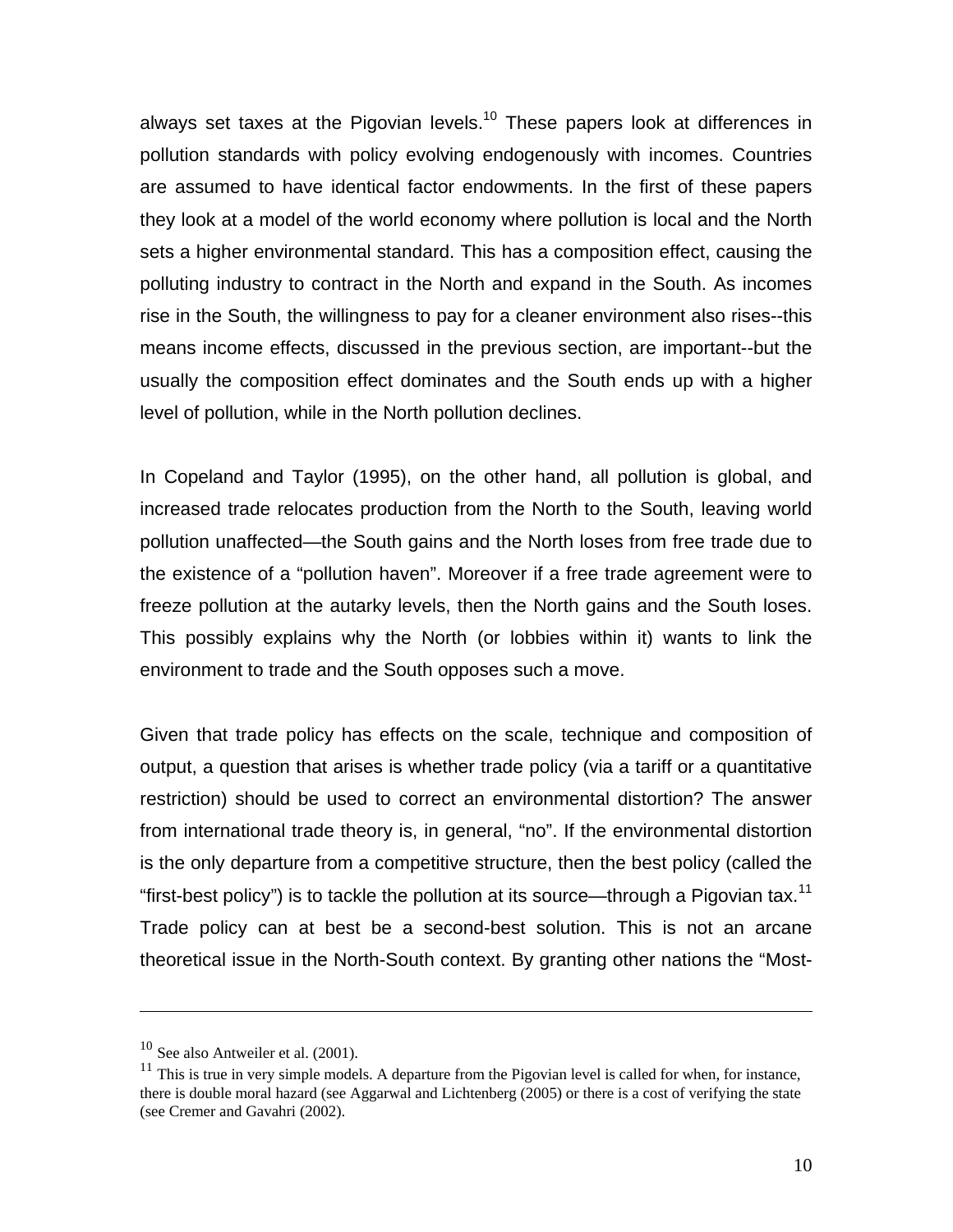Favoured-Nation" status under GATT-WTO, the North has surrendered its market power. It could levy the equivalent of an optimal tariff by imposing environmental taxes, which raise tax revenue and deteriorate the South's terms of trade. The North could get a "double dividend" if the terms of trade advantage and the tax revenue by lowering other distortionary taxes more than makes up for the direct contractionary effect of the environmental taxes—see Sen and Smulders (2000) for a model of this phenomenon.

One form of North-South interaction that is becoming very important and requires a different set of analytical tools is the protection of the so-called "global commons"--see Finus (2006) for a summary of the arguments.<sup>12</sup> If the global commons is viewed as a public good, then free trade is no longer optimal and trade policy may not be the optimal response to the problem. Matters are further complicated by the fact that the environmental effect on these commons can take a very long time to manifest themselves. For instance, overfishing in oceans may cause the disappearance of the fish stock only gradually over time. The disappearance of the ozone layer due to the build up of greenhouse gases (GHGs) and CFCs is a better-known example. The scientific evidence on the greenhouse gases and their effect on global-warming is not precise but it suggests that though the problem currently is not serious, it will become so if the carbon emissions continue unchecked. Thus the flow of carbon emissions into the atmosphere accumulates, subject to some absorptive capacity of the atmosphere, and it is the stock of the greenhouse gases that deplete the ozone layer. As with overfishing, these processes are subject to irreversibilities mankind cannot make the ozone hole, once made, disappear through responsible behaviour. But at present, action can be taken to prevent the hole from getting larger.

<span id="page-11-0"></span>Our discussion above of the EKC assumed that various emissions had turning

11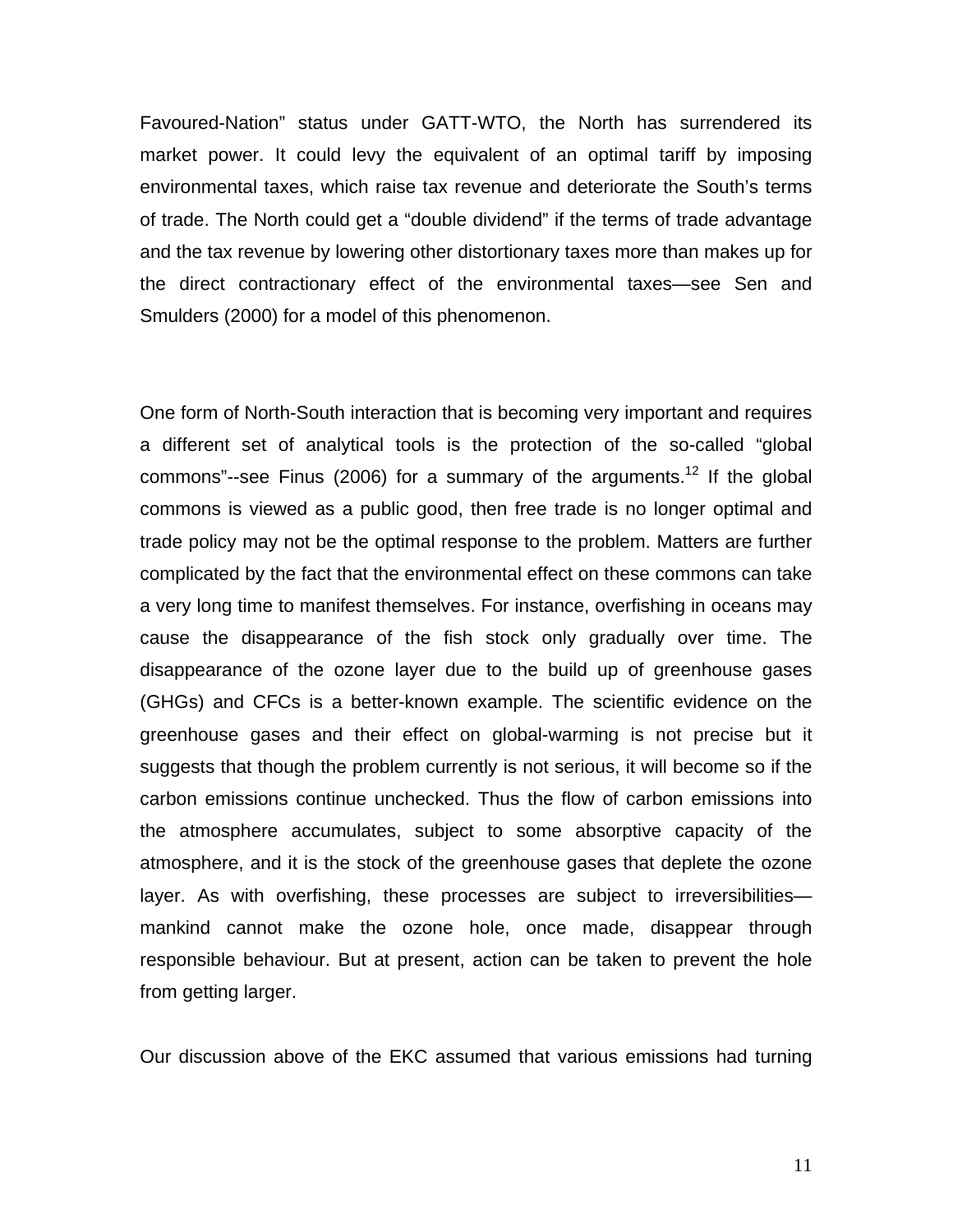points because richer countries cared more about the environment—of course, for various pollutants these turning points are different. This is no longer true if the receptacle of emissions is the earth's atmosphere. Here no individual nation has an incentive to spend on cleaning up—a classic case of free riding and under-subscription of the public good.

Three facts about carbon emissions should be kept in mind. First, emissions per capita in developed countries are about 25 times as high as in developing countries. Second, the US, China and Russia account for over 50 per cent of the world's emissions. Third, carbon emissions per \$ of GNP produced is much higher in developing countries than in the developed countries—this implies that their energy conversion is inefficient.

On the empirical side, Whalley (1991) reports some CGE based results on intercountry effects of a carbon tax in a three-bloc (static) model—the blocs being oil exporters, oil-importing developed and developing countries. Three kinds of policies are examined—a national production-based tax, a national consumptionbased tax and a global tax with revenues being rebated on a per capita basis. As would be expected, developed countries lose less from a consumption-based tax (since they get to keep the revenue) than from a global tax. For the developing countries the ranking is opposite of this—in fact, they actually gain from a global tax. The oil-exporters prefer the production tax, since they get to keep the revenue. Thus both the incidence of taxes and the distribution of tradable permits are important here.

There are two aspects of international environmental agreements (IEAs) of interest to us. First, these treaties usually involve carrots (in the form of transfers for members who might lose from participating in the treaty)<sup>13</sup> and sticks (providing some punishments for non-compliance). It is interesting to note, en

<sup>&</sup>lt;sup>12</sup> See the discussion of Copeland and Taylor (1995) above.

<span id="page-12-0"></span><sup>&</sup>lt;sup>13</sup> See Carraro et al. (2005) for a discussion of the role of transfers and its neglect in the theoretical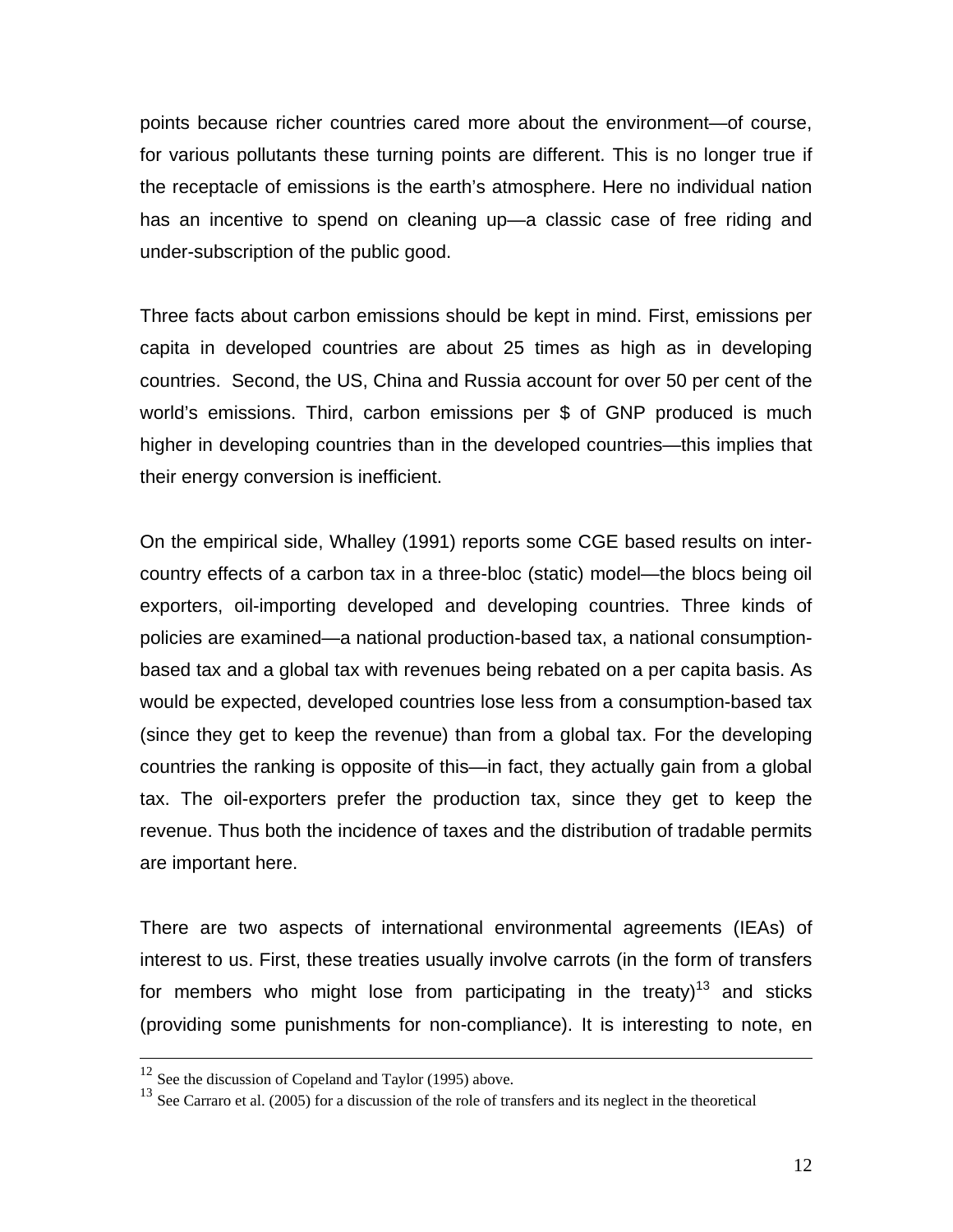passant, that there are some purely voluntary IEAs also. For instance, the Sofia Protocol of 1988 on controlling emissions of nitrogen oxide has been successful in reducing emissions of these gases by 2.1 per cent in the period up to 1996 (see Bratberg et al. (2005) )—a fact that is important since most analysts believe that IEA targets usually are very generous and resemble (non-cooperative) Nash outputs.[14](#page-13-0) 

The second aspect of these agreements worth commenting on is regarding the modelling strategy adopted. Each country is assumed to be a closed economy but for the transboundary consequences of the emissions of greenhouse gases.<sup>15</sup> This misses an important channel alluded to above viz. terms of trade changes. For instance, Carraro et al. (2005) allow different potential signatories in the IEA to differ in terms of marginal damage and marginal costs of abatement—this actually leads, in their analysis to some players being more crucial to coalition-building to reduce GHGs than others. But primary goods producers are "upstream" agents and if the demand for their product from abroad falls, they suffer a terms of trade loss.

On this issue, a recent paper by Copland and Taylor (2005) set the cat among the pigeons by showing that in a trading, as opposed to a closed economy, framework some conventional results get overturned. For instance trade in emission permits may not be necessary for equalization of marginal abatement costs.

# **Property Rights and Trade**

A different literature identifies North-South trade in terms of different institutions of property rights. As an economy gets integrated into a market system, traditional collective (community) ownership of "the commons" breaks down.

literature.

<span id="page-13-0"></span><sup>&</sup>lt;sup>14</sup> See Murdoch and Sandler (1997) for such a view on the Montreal Protocol of 1987 that had been otherwise thought of as a successful IEA.

<span id="page-13-1"></span> $15$  See Nordhaus (1993) for a summary of such an approach.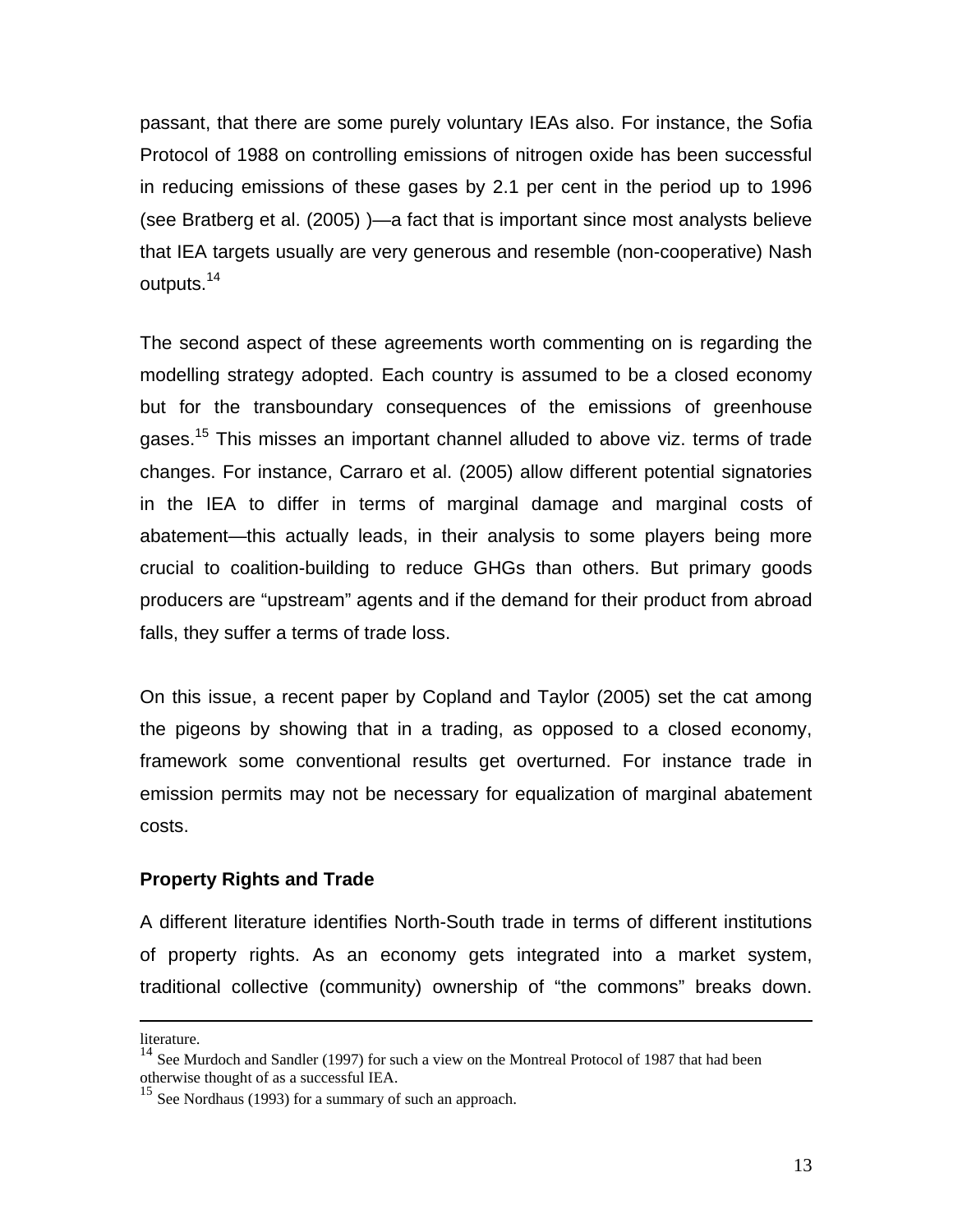Migration takes place and a sense of community disappears. Property rights previously vested in the community become ill-defined. Examples of this abound- -forestry, rivers, oceans etc. Free riding becomes possible in this scenario-- one may extract from the commons without penalty or deterrence. Much has been written on the question of overharvesting by the trawlers of fish stocks on the Atlantic Coast off Canada and also the conflict it often gives rise to between traditional fishermen, as in the case of the trawlers from EC countries off the coast of Senegal.

In the South, apart from a breakdown of traditional forms of communal ownership, there is a problem of widespread corruption and weak law enforcement. In this situation, state-owned land is often treated as a common access regime—forests, game parks (sometimes even government-owned financial institutions function like an open access regime!) etc. are examples of these. In such a situation it is not clear that the traditional cure for market failure-- -government intervention---improves things. We have to trade off government (or policy) failure against market failure.

The first paper to highlight the effects of property rights on trade was Chichilinsky (1994). She started off by assuming that in a North-South trade model there is no difference between these blocs in terms of endowments. The difference lies in the property rights-- the North has well-defined property rights and the South has an open access regime. An open access regime leads to an over-harvesting of the environmental resource in response to current prices. Additionally, since appropriation of returns is a problem, there is no incentive to manage the resource in an optimal way from a dynamic viewpoint-- this leads to disappearance of fish stocks, forests etc.

Given an open access regime in the South the environmental resource is overharvested and the South shows an "apparent" abundance of the environmental

 $\overline{a}$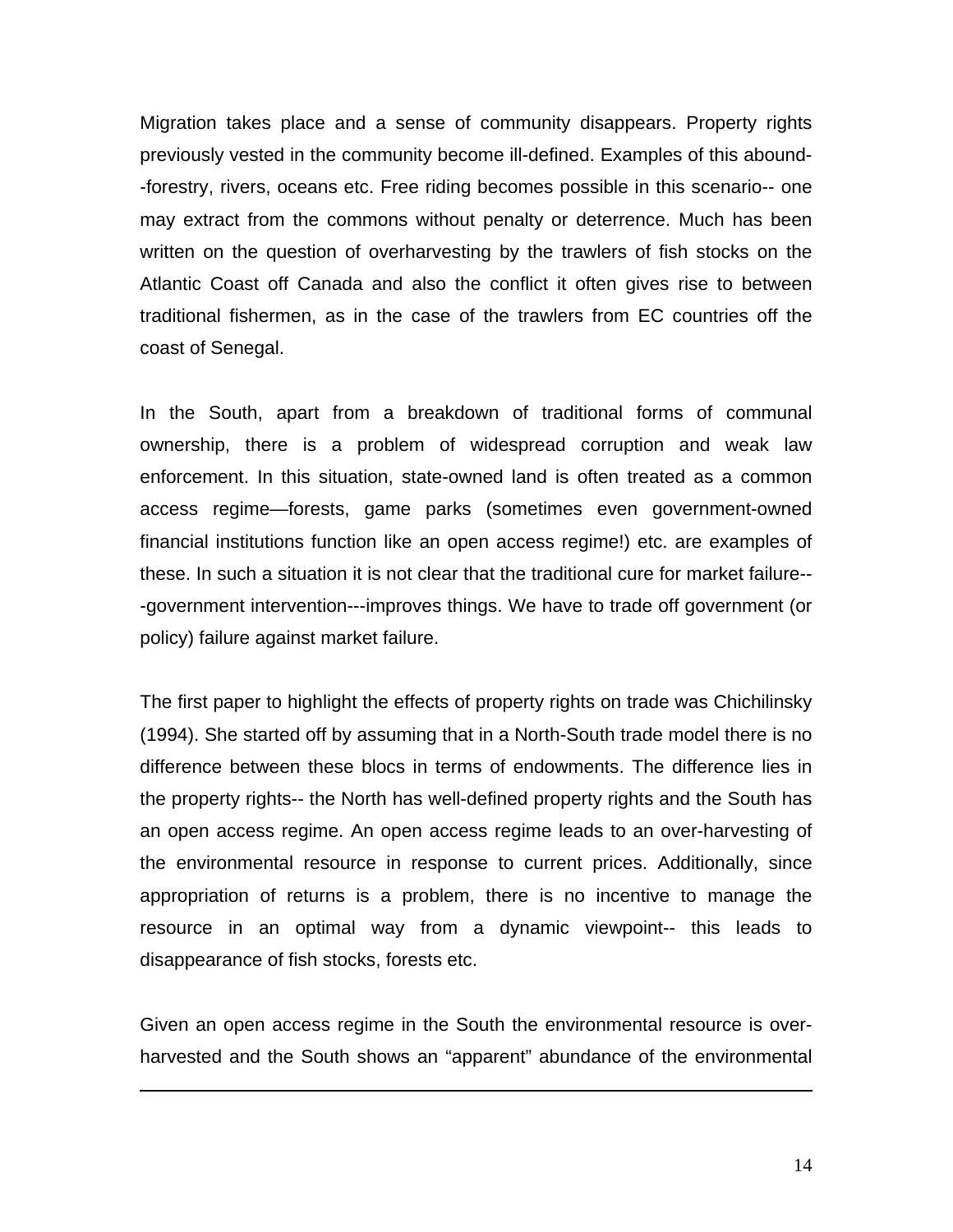resource. If tastes are identical and homothetic, in autarky the price of the environmental good will be lower in the South. Free trade will cause the North to import the environment-intensive good from the South, thus exacerbating the overexploitation of resources. These give rise to "apparent gains from trade." Trade is actually welfare-reducing (a competitive equilibrium does not represent the scarcity values to society) but without looking at the cause of factor abundance, it does not appear to be so. Similarly, one can see that if the natural resource were exhaustible, it would be exhausted faster than would be the case if the property rights were well-defined. In Brander and Taylor (1997) and (1998), it is shown that in such a set-up, a tariff can improve welfare—it corrects the absence of property rights.<sup>16</sup>

There is evidence in favour of this. Consider the imports of logs by Japan. Japan, after an initial burst of depletion of its own natural resources, has been very protective of its own forest cover and has imported logs from Indonesia and Malaysia. In these countries—where property rights are not always well-defined- there has been widespread depletion of tropical forests, with concerns elsewhere in the world about the disappearance of "the global commons". While logging may be a labour-intensive activity, stricter regulation in Japan and the property rights regime in the exporting country are also important in depleting the forest cover.

# **Models of Capital Flows**

1

There are few theoretical (and empirical) studies that address the issue of FDI.,. Traditional FDI models were about locational advantage which had to be availed of in a particular place. One example of this was the tariff-jumping theory of FDI—the host country had a market that could be provided for cheaply by locating production there, otherwise a tariff had to be paid. Recent FDI models have talked about horizontal FDI—i.e., the production of some brands a product

<span id="page-15-0"></span><sup>&</sup>lt;sup>16</sup> Smulders et al. (2004) caution us about trade restrictions being necessarily good for bio-diversity in the Brander and Taylor set-up. Trade restrictions could lead to an expansion of agriculture which, over time,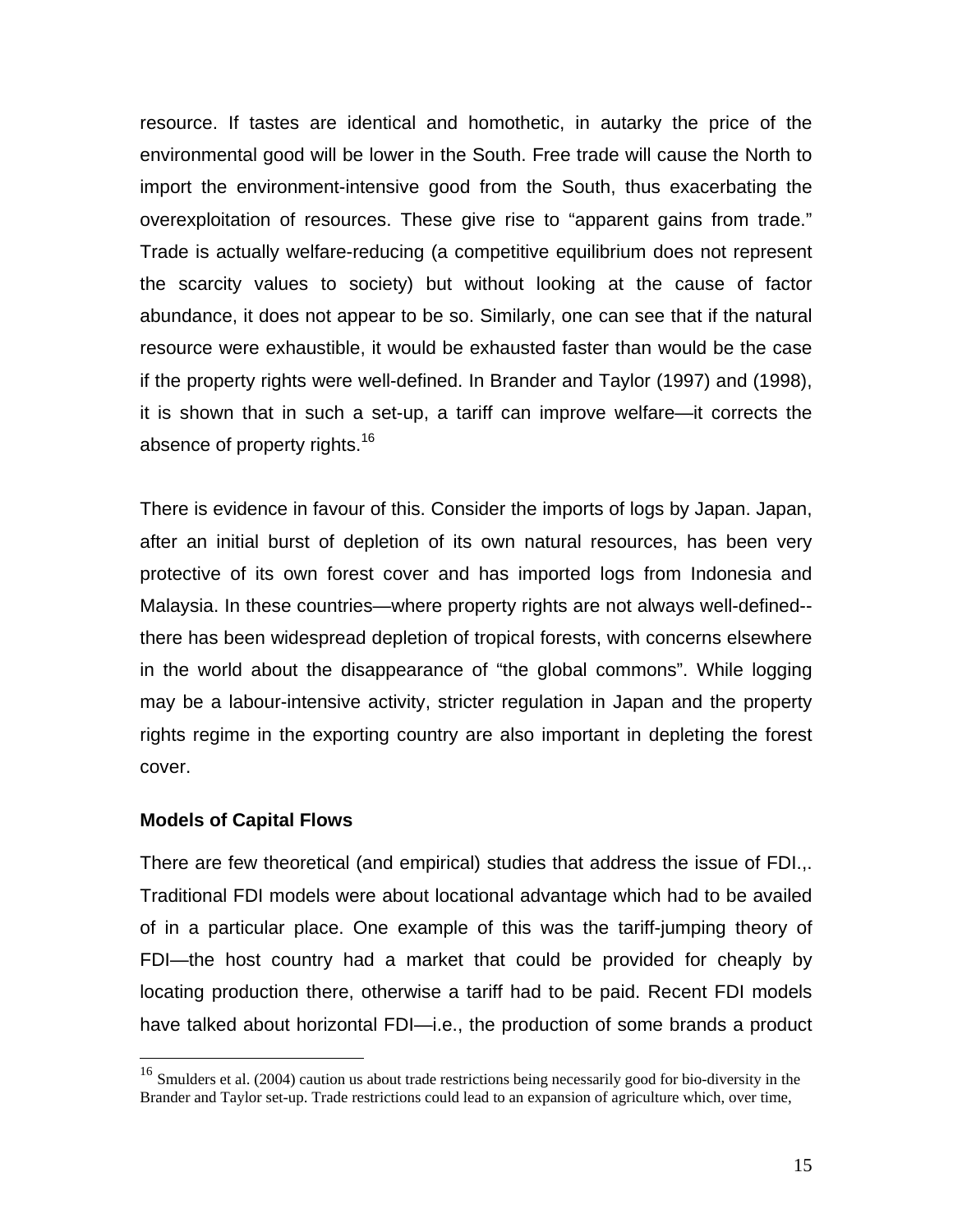move to the South. There is a counterpart in the environmental literature, when production is not so much attracted to the South by its regulations but is repelled from the North through the tight environmental regulations there. As an example consider the following: Both the North and the South have some capital and some polluting inputs and produce a homogeneous good. Both inputs are footloose in that they respond to price changes but only capital moves internationally. If capital movement is allowed, capital moves from the capital-rich North to the environment-rich South. This brings the environment-capital ratios together. In an integrated world—i.e., when capital yields the same rate of return everywhere--a tightening of environmental standards causes capital to flow out and FDI may actually increase pollution in the recipient country.

A more recent type of model for FDI concerns vertical FDI where some parts of a production process is fragmented and moved to the South because of its lower labour costs. There is no reason why these costs cannot be environmental costs (see Markusen et al. (2001)).

A different kind of capital movement that has become important in the last few years is that of financial capital. For instance, the East and South-East Asian and Latin American economies have opened their capital accounts to financial flows, though in the wake of the Asian crisis capital flows to these countries had dropped significantly. What is the relationship between the ability to borrow in the international capital markets and the environment? Consider the following example: Citing the poor human rights record of the Indonesian government, there have been calls for all capital flows to be cut off to that country. What would be the effects of these on the environment? If Indonesia viewed the Asian crisis as a temporary setback, it would try to borrow and smooth consumption. If all lending is cut off, then it may seek to find other ways to prevent a sharp drop in its consumption. It may choose to cut down parts of its remaining forests that the rest of the world believes plays a role in acting as a sink for GHGs. Higher

leads to a destruction of habitats.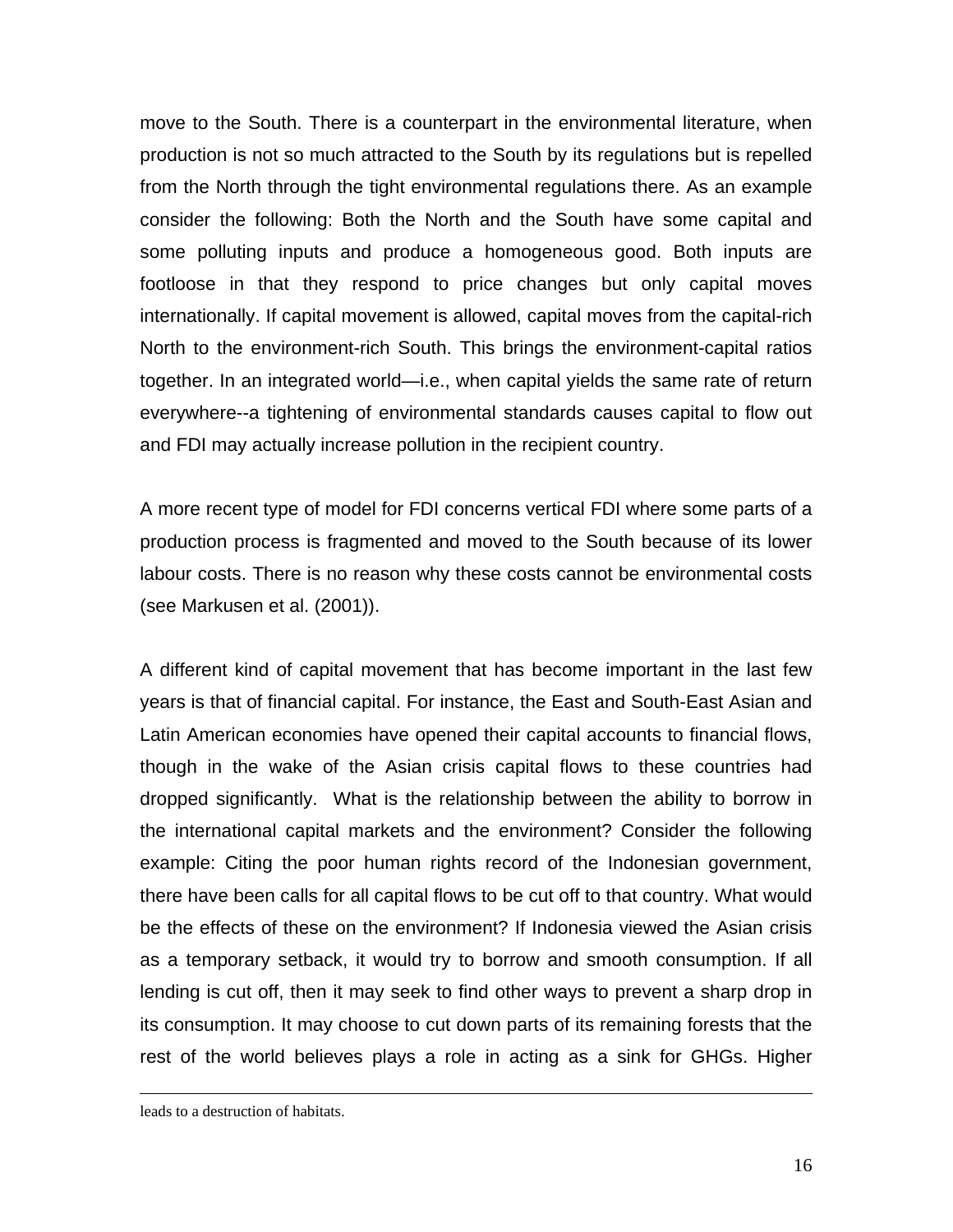consumption could be polluting but may be better in terms of protecting these sinks. This simple example shows how access to international capital market may allow poor countries to borrow against higher future income and relieve some pressure on the (global) environment.

# **SOME EMPIRICAL EVIDENCE**

In this section I shall review some of the empirical evidence. I shall endeavour to cover the evidence on: (a) Heckscher-Ohlin type models—most of the empirical literature focuses on this, (b) on foreign investments and the pollution-haven hypothesis, and (c) environmental consequences of agricultural exports.

# **Empirical Evidence on Environmental Costs and Trade**

Do higher environment standards raise costs of production within an economy? There are studies that find environmental costs do impact on industrial production patterns e.g., these costs show up in new investment of the chemical industry across USA. Do these effects of environmental standards on costs show up in the pattern of international trade?

The results are mixed. Studies such as Lee and Roland-Holst (2001) report in a study involving trade between Indonesia and Japan, an "increase in relative output share of dirty industries causing higher pollution intensities for almost all major product categories" following liberalization of trade. Over time however, Indonesia's pollution intensity in the traded goods does come down.<sup>17</sup> Antweiler et al (2001), on the other hand, find evidence for sulphur dioxide emissions going down after trade liberalization.<sup>18</sup> It would be fair to say that the effect of environmental costs on trade patterns is not strong. The poorer countries have had a higher growth rate of dirty industries in the 1970's and 1980's subsequent to the tightening of environment standards in the North. Indeed the share of dirty industries has increased for a few developing countries and for the developed

<span id="page-17-0"></span> $17$  This is consistent with the theoretical model of Ghosh and Sen (2006).

<span id="page-17-1"></span> $18$  It is a pollutant that is relatively easy to abate through the use of scrubbers. Its disutility is also very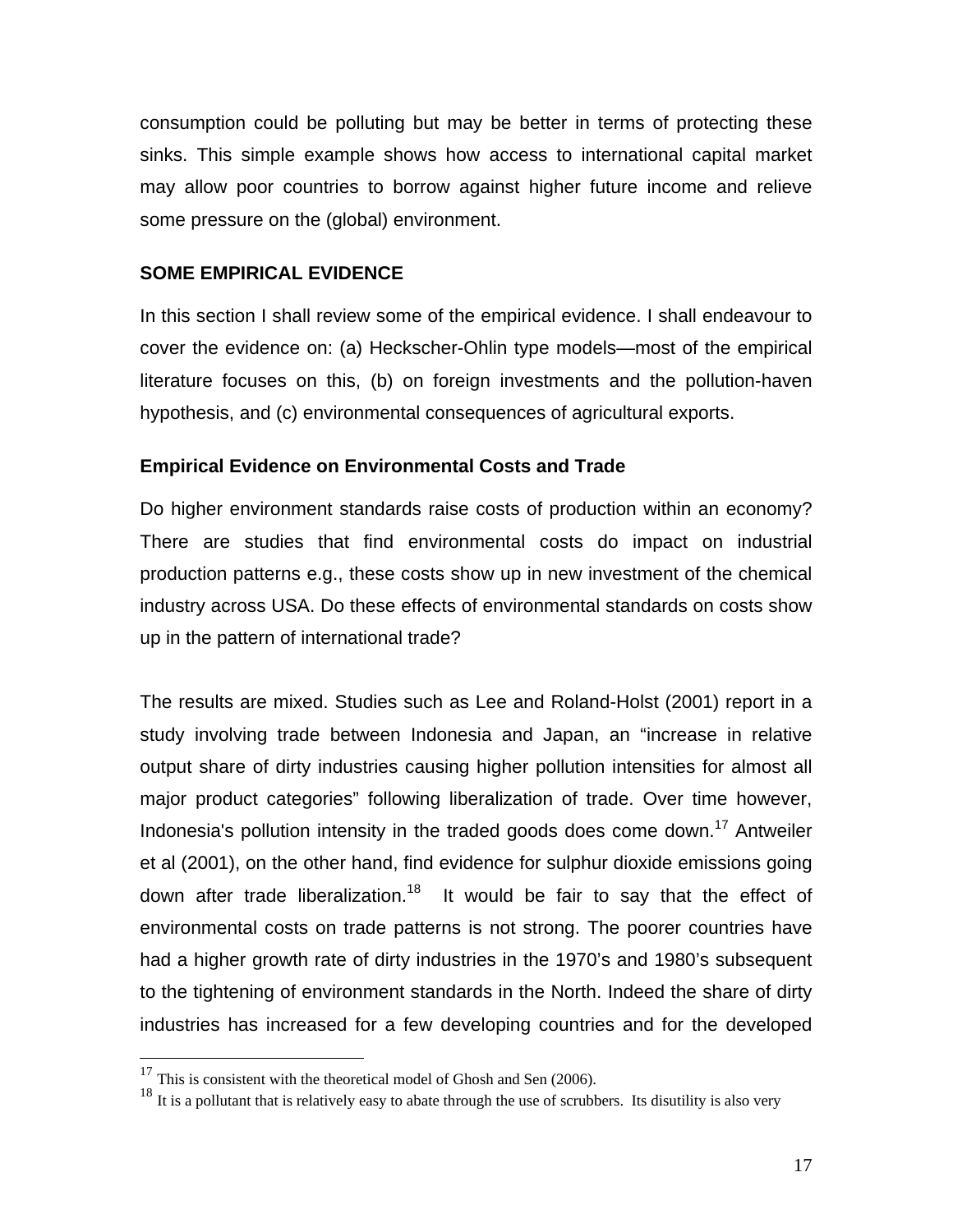countries it has declined. This evidence is not direct proof of the existence of any "pollution havens", because during this period the developing countries grew (in terms of GDP) significantly faster than the developed countries. It is still the case that most of the dirty goods production is still in the North!

Why is the effect of environmental costs not more pronounced in the international trade data? Three reasons have been suggested for this apparent anomaly. First, trade accounts for a relatively small share of world production. Second, a large share of trade involves trade in environmentally clean goods. And finally, even for dirty goods, abatement costs account for a relatively modest share of total costs.

What is true of data on international trade is also true of macroeconomic (i.e., computable general equilibrium) models. For instance, the effect on welfare of fairly large decreases in carbon emissions are modest— emissions cuts rising to 40 per cent by 2050 never exceed 1.5 per cent of GDP except for Japan. This cutback is expected to have a substantial 'leakage' (i.e. increases elsewhere) effects –as high as 70 per cent. This is caused by a decline in world demand for energy, which makes non-EC economies use more of it. It is possible that the small welfare effects are due to the models being competitive, full employment models. If, on the other hand, there was strategic interaction between firms, there could be relocation of plants after a threshold, and hence the effects of emission regulation and how these are achieved could be substantial.<sup>[19](#page-18-0)</sup>

A different way of looking at the relationship between trade and the environment is to look at the experience of economies which have relied on a trade-led growth, e.g., Japan and the East Asian economies. Looking at Korea one finds during the 1960's, and even as late as the early 1990's, environmental policies were almost absent. This led to an industrial structure which was very intensive in energy and materials, although Korea had very little of either. The export share

clear—it irritates the eyes. Hence it is a pollutant whose removal is a priority as incomes rise.

<span id="page-18-0"></span><sup>&</sup>lt;sup>19</sup> Markusen et al. (2001) find that under a non-competitive set up these costs can be substantial.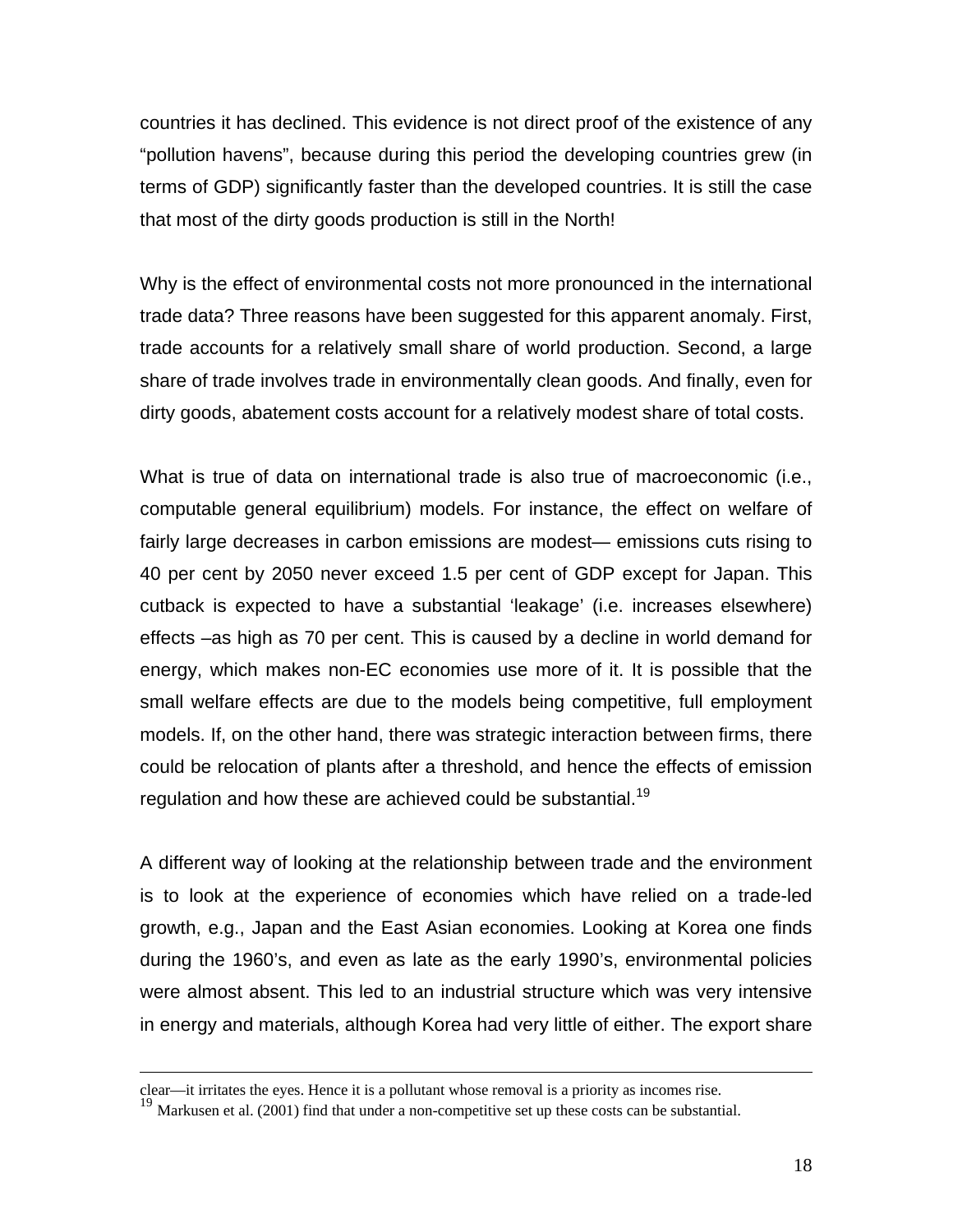in output in the mid-1980's was about 30 per cent but it generated 30 to 50 per cent of waste (pollutants, solid waste etc.). Japan similarly had a very poor environmental record in the early post-war years but in recent times Japan has reduced its environment-intensive exports significantly--except for steel. Similarly it is expected that the effect of Chinese growth will cause a rise in total pollution as China moves its employment from agriculture to light industry—this is the third channel mentioned at the beginning of the previous section. The pollution intensity of agriculture, which will become less labour-intensive as labour is sucked out of agriculture, will also rise.

Finally, it is important to remember that there are products whose production is banned in the North, but continue to be manufactured and/or sold in the South the South is completely specialized in the production of these. Asbestos is a product that continues to be sold in the South without adequate warning. In early 2006 a French warship, Clemenceau, was send to an Indian port for stripping but was sent back after a furore over the unknown quantity of asbestos it was carrying. DDT, a pesticide, is another health hazard whose production in the South has not ceased.

#### **Evidence on FDI**

.

The evidence on the environmental consequences of FDI is sketchy (as was the theory). Most of the empirical work deals with relocation within the North.

Overall, for most commodities in recent times, it would be fair to say that low environmental costs are also not a major cause in deciding on location—e.g., Javorcik and Wei (2004) have done a thorough study of investment decisions in the former Soviet Union and the Eastern European countries and decisively reject the pollution haven hypothesis. Law and order would probably be as important. Also if the good was meant for export then the environmental consciousness in the export market is also a consideration—indeed this has brought to the fore the issue of the North "dictating" the production *processes* in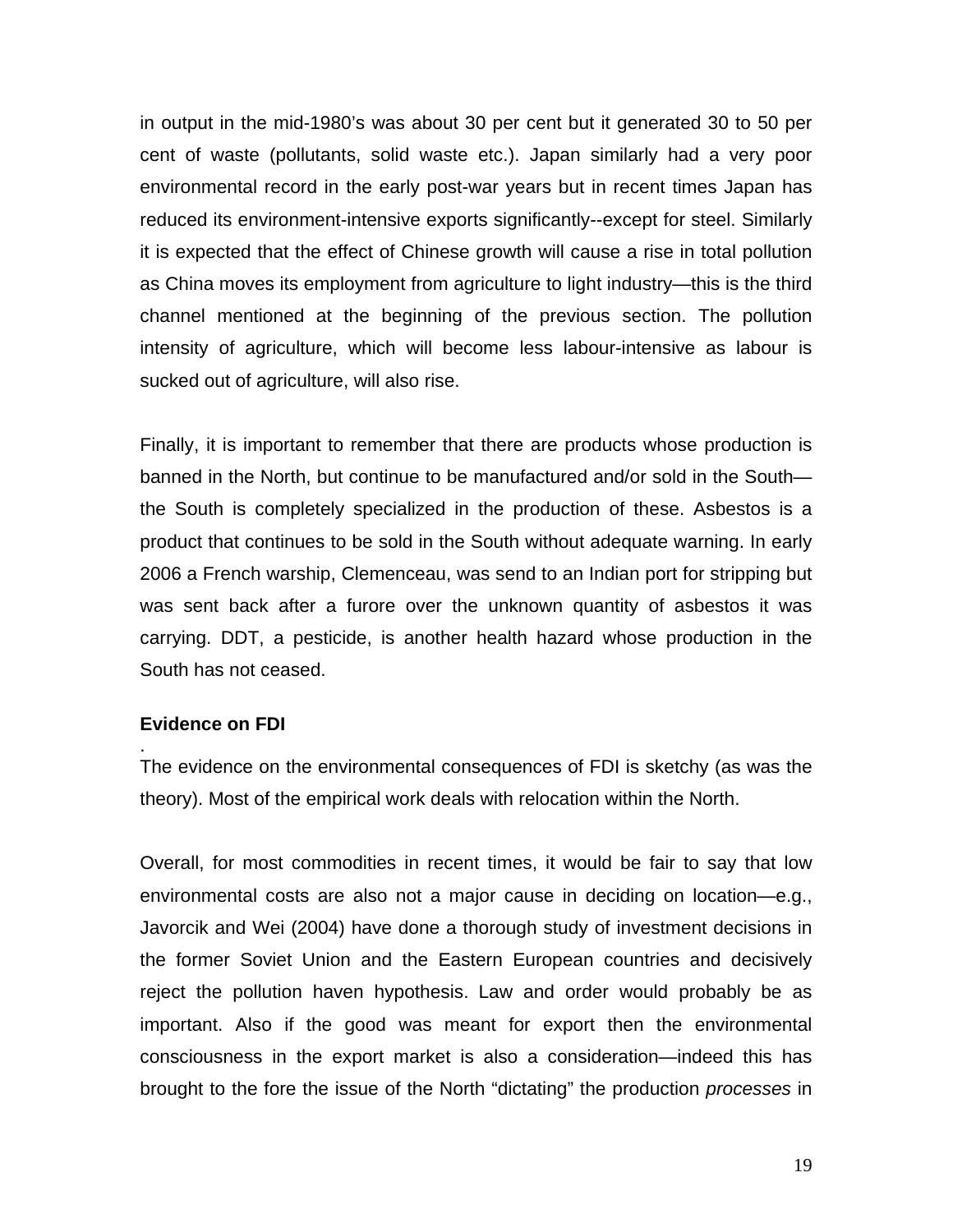the South. But there are industries for which the environmental regulation could be a major factor. It has been found that between 1973 and 1985 overall FDI by the US chemical and mineral industry increased at a rate faster than overall FDI by the US. Sulphur emissions allowed in the host country, is seen to be an important locational choice variable for the US chemical industry.

Researchers have found a favourable effect of trade and FDI taken together on the environment. Among the countries of the South, countries with an outwardorientation have cleaner technology than inward-looking import-substituting ones. Market pressure causes rapid obsolescence and import of capital goods leads to the acquisition of the latest technology. This is broadly consistent with the discussion above where a country in the South that is open to foreign capital flows is forced to move its techniques in tandem with what is happening in the North. The post-war historical experience of Japan, with its dependence on trade and a very fast rate of technical progress also bears this out.

Turning to the historical experience, FDI in Korea was pollution-intensive in the early stages of industrialization. This included heavy investments in petrochemicals, chemicals and metallurgy. It is only later that less polluting electronics etc. were added to the list.

One of the biggest environmental disasters involved the US multinational Union Carbide. In 1984, a gas (methylisocynate) leak, in its plant in Bhopal, India, killed between 2000 and 5000 people and over 80,000 people had their lungs permanently damaged. The Union Carbide plant in Bhopal had lower standards than its plant in West Virginia USA, where such an accident was unlikely to occur.

Another example of lax standards was Mitsubishi's chemical plants in Malaysia. These used to dispose of radioactive thorium waste in plastic bags—this was admitted only under legal pressure.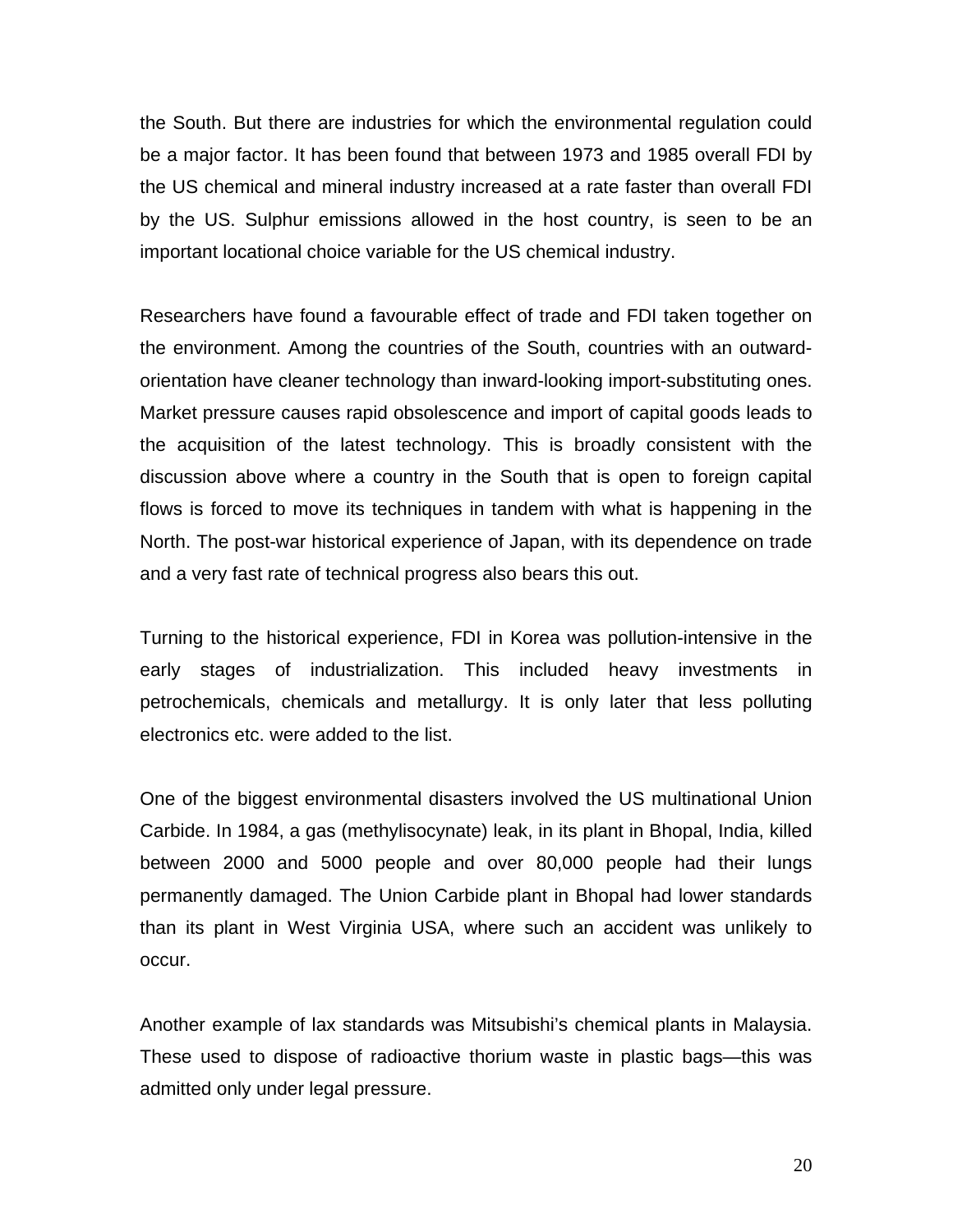# **Agricultural Exports and the Environment**

Turning to agriculture, we can divide the transformation in agriculture due to a change in practices as (a) changes in eco-systems i.e., loss of bio-diversity, (b) changes in natural endowments e.g., pollution, soil deterioration, and (c) loss of sustainability. Damage could be on-site e.g., land erosion, damage to farmers from pesticides, or it could be off-site e.g., water contamination, acid deposition from ammonia emissions.

Three examples of changes in agricultural practices in the South in response to a rise in export demand are given here. Export demand for cassava grew for intensive pig farming in the Netherlands. This was because root crops had their tariffs lowered in the GATT rounds in the 1960s (as opposed to cereals). Thailand and Indonesia responded to the increased demand for cassava. The fragile upland soils of Java and forest lands in the Outer Islands came under monocropping of cassava--similarly in Thailand forest land in north-east Thailand declined by about 50 per cent. When the export boom ended, the land growing cassava was found to be extremely degraded.

Similarly the demand for grain production especially soya bean caused a conversion of large areas of the Argentine pampas with increased use of chemical fertilizer and a scrapping of the traditional crop rotating practice. Soil erosion in the new crop areas were often 65 per cent more than with the traditional crop rotating practice.

Shrimp cultivation in Ecuador (and Honduras) for export to the US and Japan resulted in transforming the mangrove areas into pools for shrimp farming. This resulted in high shrimp yields initially but then yields have fallen sharply due to the destruction of the mangroves.

Finally, some authors have argued that a liberalization of world agricultural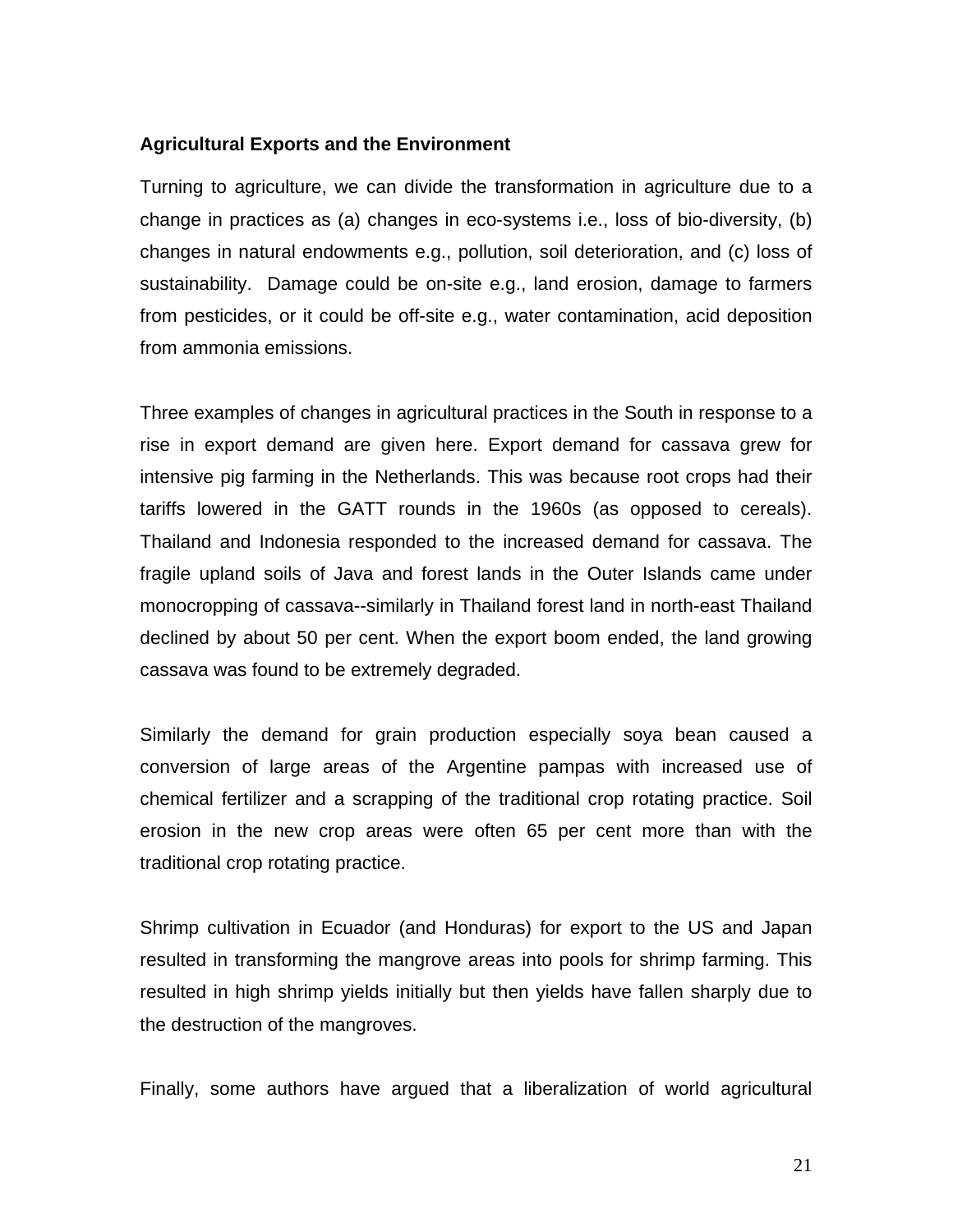trade—the Northern agriculture receives subsidies and protection—would make Southern incomes rise and the world would move away from environmentally unfriendly (chemical fertilizers and sprays) to labour-intensive sustainable methods. One must approach these conjectures with caution because we are talking of non-marginal changes here. Producer subsidy equivalent (PSE) in 1993 was 42 per cent of the value of OECD agricultural output. It would involve major changes in employment patterns, demand for fuel etc. all over the world. Similarly, as the three examples above show, an increase in Southern agricultural output is not necessarily good for the environment.<sup>[20](#page-22-0)</sup>

# **CONCLUSIONS**

1

In this paper we first reviewed the literature on environmental degradation and growth. Then we looked at environmental linkages between the North and the South--these links have come to occupy the centre-stage in international negotiations on trade liberalization. Notions of comparative advantage seem to suggest that the availability of environmental inputs should have implications for location of production and/or trade. Since the South has environmental regulations that are relatively lax, it has a comparative advantage in environmentintensive goods. A tightening of environmental regulation in the North would reinforce this.

The data, if at all, lend only very limited support to this hypothesis. This is possibly due to the fact that the environmental costs are a very small proportion of total costs. Other considerations, including environmental consciousness in the export market, are possibly more important. Similarly, in the decision to invest abroad, environment considerations though they may be present are not paramount.

<span id="page-22-0"></span> $^{20}$  See Smulders et al. (2004) for a model where agricultural expansion is bad for bio-diversity.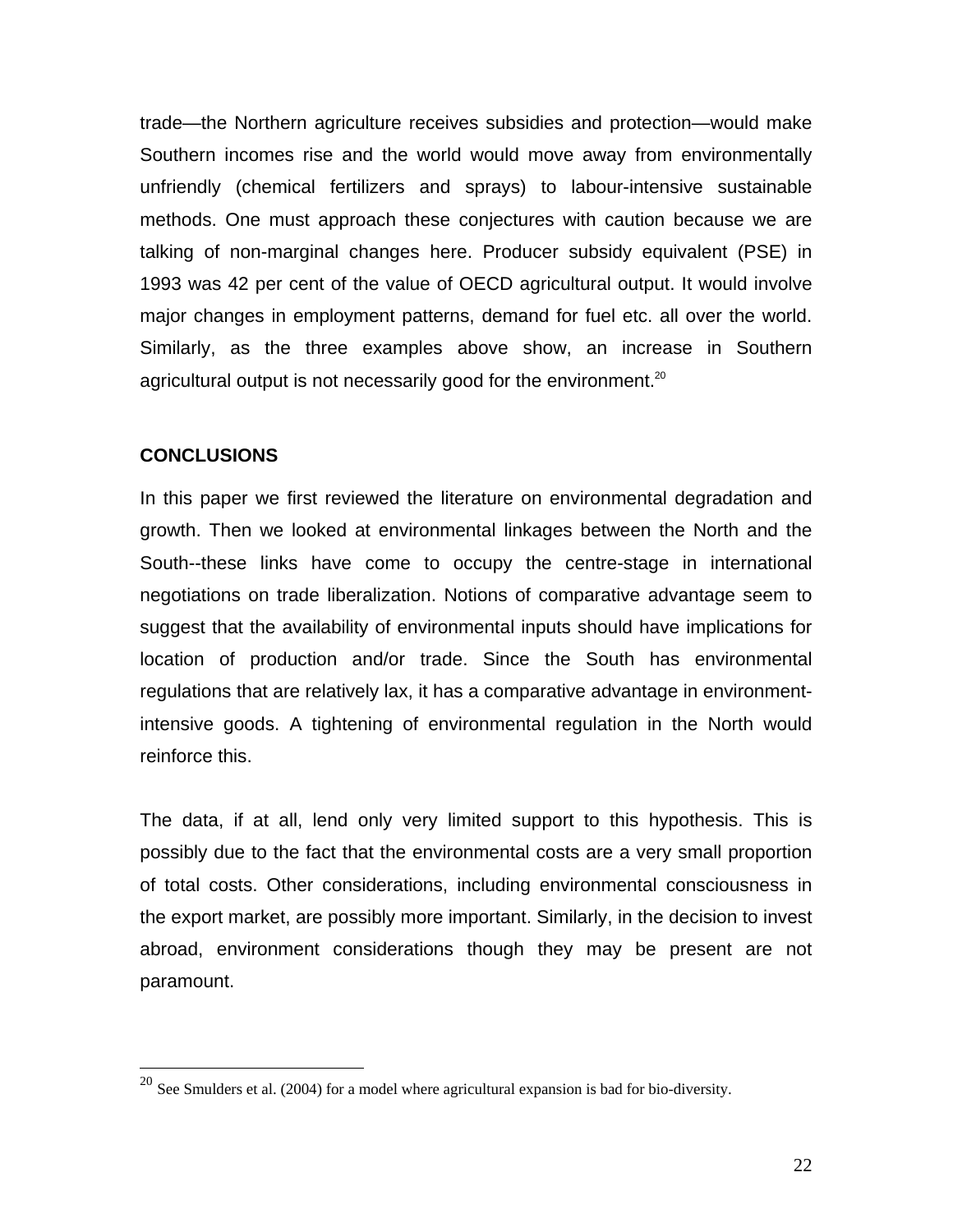#### **REFERENCES**

Aggarwal, R and E. Lichtenberg (2005), 'Pigovian taxation under double moral hazard', *Journal of Environmental Economics and Management* ,**49**, 301- 310.

Andreoni, J and A. Levinson (2001), 'The simple analytics of environmental Kuznets curve', *Journal of Public Economics*, **80**, 269-286.

Antweiler, W., Copeland B.R. and Taylor M.S (2001), 'Is free trade good for the environment?', *American Economic Review*, **91**, 877-908.

- Bhagwati J.N. and Srinivasan T.N. (1996); 'Trade and the environment: Does the environment detract from the case for free trade', in J.N. Bhagwati and R.E. Hudoc (eds), *Fair Trade and Harmonization: A Prerequisite for Free Trade* , Cambridge: MIT Press.
- Brander J.A. and M.S. Taylor (1997), 'International trade and open access renewable resources: the small open economy case', *Canadian Journal of Economics*, **30**, 526-552.
- Brander J.A. and M.S. Taylor (1998), 'Open access renewable resources: trade and trade policy in a two-country model', *Journal of International Economics*, **44**, 181-209.
- Bratberg, E., S. Tjotta and T Oines (2005), 'Do voluntary environmental agreements work?', *Journal of Environmental Economics and Management*, **50**, 583-597.
- Carraro, C., J. Eyckmans and M. Finus (2005), 'Optimal transfers and participation decisions in international environmental agreements', Foundazione Enrico Mattei Working Paper No 50-2005

Chichilnisky G. (1994), 'North-South trade and the global environment',. *American Economic Review*, **84**, 851-875.

- Copeland B.R. and Taylor M.S. (1994),.'North-South trade and the environment',. *Quarterly Journal of Economics*, **109**, 755-787.
- Copeland B.R. and Taylor M.S. (1995), 'Trade and transboundary pollution', *American Economic Review*, **85**, 716-737.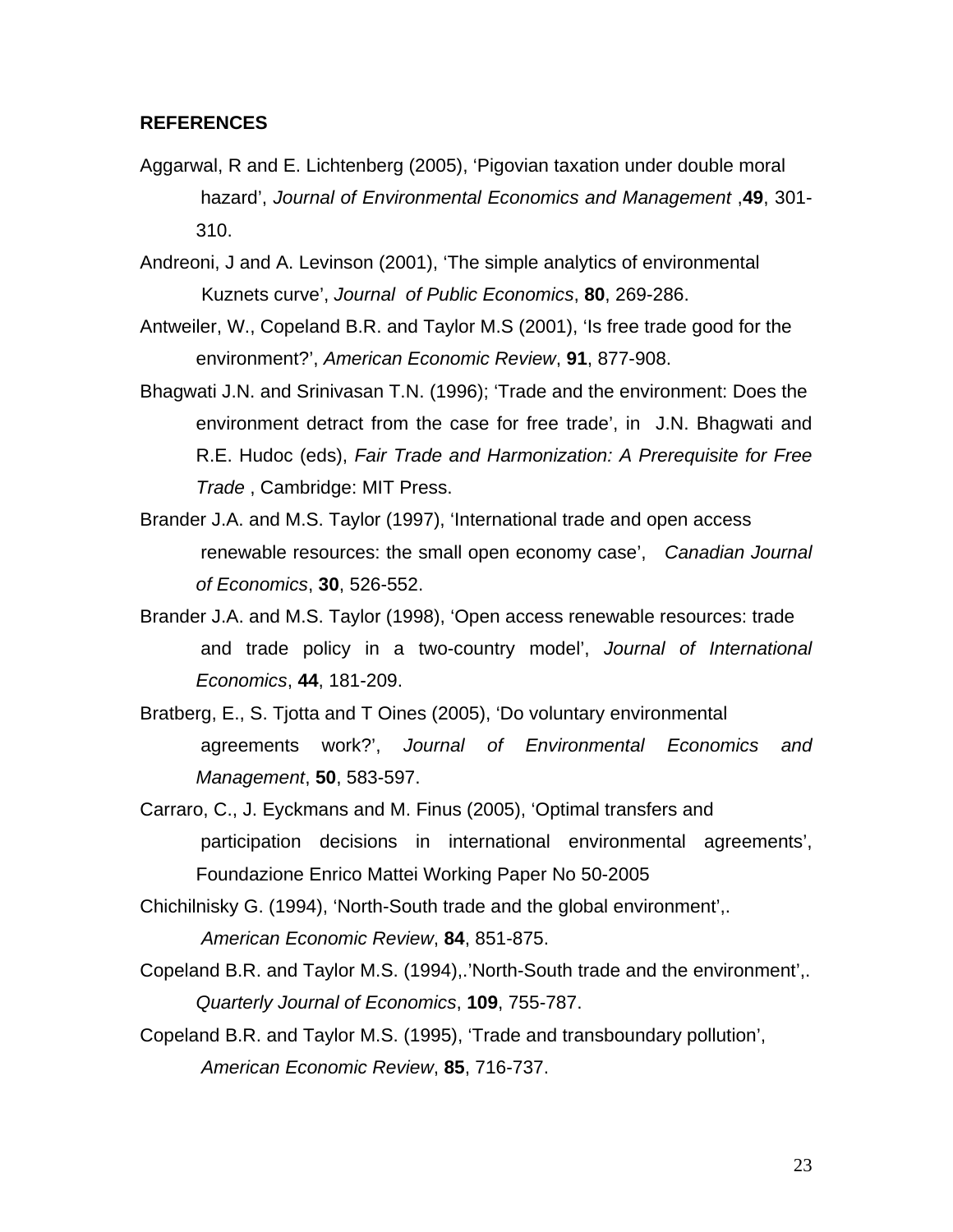- Copeland B.R. and Taylor M.S (2005), 'Free trade and global warming: a trade theory view of the Kyoto Protocol', *Journal of Environmental Economics and Management*, **49**, 205-234.
- Cremer, H. and F. Gavahri (2002), 'Imperfect observability of emissions and second-best taxation', *Journal of Public Economics*, **85**, 385-407.
- Dasgupta, S., B. Laplante, H. Wang and D. Wheeler (2002), 'Confronting the environmental Kuznets curve', *Journal of Economic Perspective*, **16**, 147- 168.
- Dessus S., Roland-Holst D and van der Mensbrugghe D. (2002), 'Input-based pollution estimates for environmental assessment in developing countries', in J. Beghin, D. Roland-Holst and D. van der Mensbrugghe(eds),. 'Trade and the Environment in General Equilibrium: Evidence from Developing Economies'. Dordrecht: Kluwer.
- Finus, M. (2006), International Coperation to Rsolve International Pollution Problems, in: K. Steininger and M. Cogoy (eds.), *Economics of Sustainable Development: International Perspectives*, Aldershot, United Kingdom, Edward Elgar.
- Ghosh, A. and P. Sen (2006), 'Environmental consequences of trade liberalization in a small open economy with monopolistic competition', in A. Sinha and S. Mitra (eds) *Environment and Development*, London UK : Routledge,..………………………..
- Grossman, G.M. and A.B. Krueger (1995), 'Economic growth and the environment', *Quarterly Journal of Economics*, **110**, 353-377.
- Gutman G. (2000),.'Agriculture and the environment in developing countries: The challenge of trade liberalization', in D. Tussie (ed),.*'The Environment and International Trade Negotiations: Developing Country Stakes*'. New York: Macmillan.
- Hartman, R. and O-Sung Kwon (2005),'Sustainable growth and the environmental Kuznets curve', *Journal of Economic Dynamics and Control*, **29**, 1701-1736.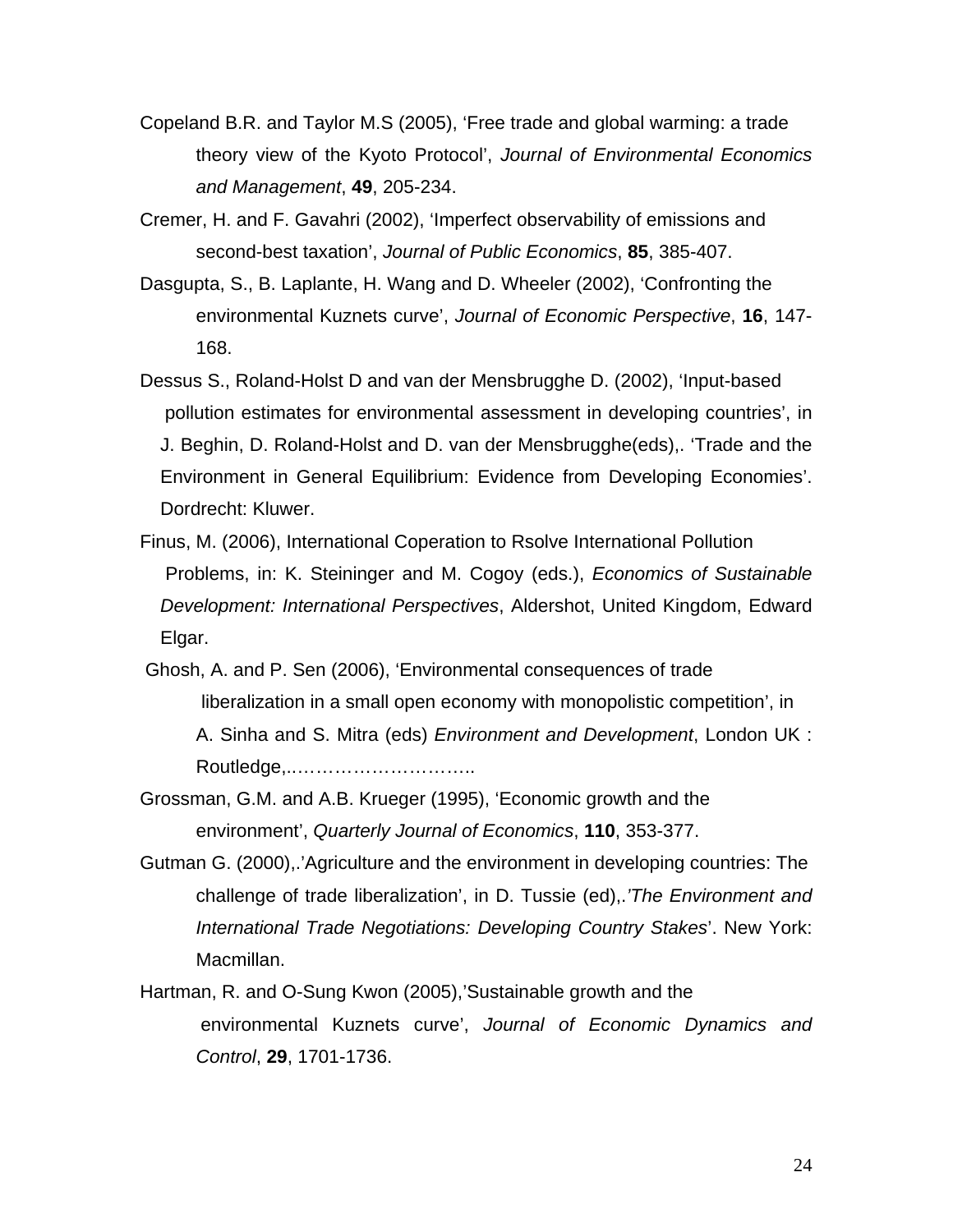- Jaffe A.B., Peterson S.R., P.R. Portney and Stavins R. (1995), 'Environmental regulation and the competitiveness of US manufacturing',. *Journal of Economic Literature,* **33**, 132-163.
- Javorcik, B.S. and and S-J. Wei (2004), 'Pollution havens and foreign direct investment: dirty secret or popular myth?', *Contributions to Economic Analysis* & *Policy*, **3**,, Article 8. http://www.bepress.com/bejeap/contributions/vol3/iss2/art8
- John, A and R. Pecchenino (1994), 'An overlapping generations model of growth and the environment', *Economic Journal*, **104**, 1393-1410.
- Lee, H and D. Roland-Holst (2001), 'The environmental and welfare implications of trade and tax policies', in A. Batabyal and H. Beladi (eds), '*The Economics of International Trade and the Environment*', Boca Raton, Fla, USA : Lewis Publishers.
- Lucas R.E.B., Wheeler D. and Hettige H (1992), 'Economic development, environmental regulation and the international migration of toxic industrial pollution 1960 – 1988', in P. Low (ed), *International Trade and the Environment*, Washington DC: World Bank Discussion Paper No 159.
- Markusen, J.R., E.R. Morey and N.D. Olewiler (2001), 'Environmental policy when market structures are endogenous', in A. Batabyal and H. Beladi (eds), '*The Economics of International Trade and the Environment*', Boca Raton, Fla, USA : Lewis Publishers.
- Murdoch, J.C. and T. Sandler (1997), 'The voluntary provision of a pure public good: the case of reduced CFC emissions and the Montreal Protocol', *Journal of Public Economics*, **63**, 331-349.
- Nordhaus, W.D. (1993), 'Reflections on the economics of climate change', *Journal of Economic Perspectives*, **7**, 11-25.
- Rauscher M. (1997). *International Trade, Factor Movements and the EnvironmentOxford: Clarenden Press.*
- Sen, P. and J.A. Smulders (2000), "The double dividend and trade liberalization", *CentER Discussion Paper* No. 2000-6,